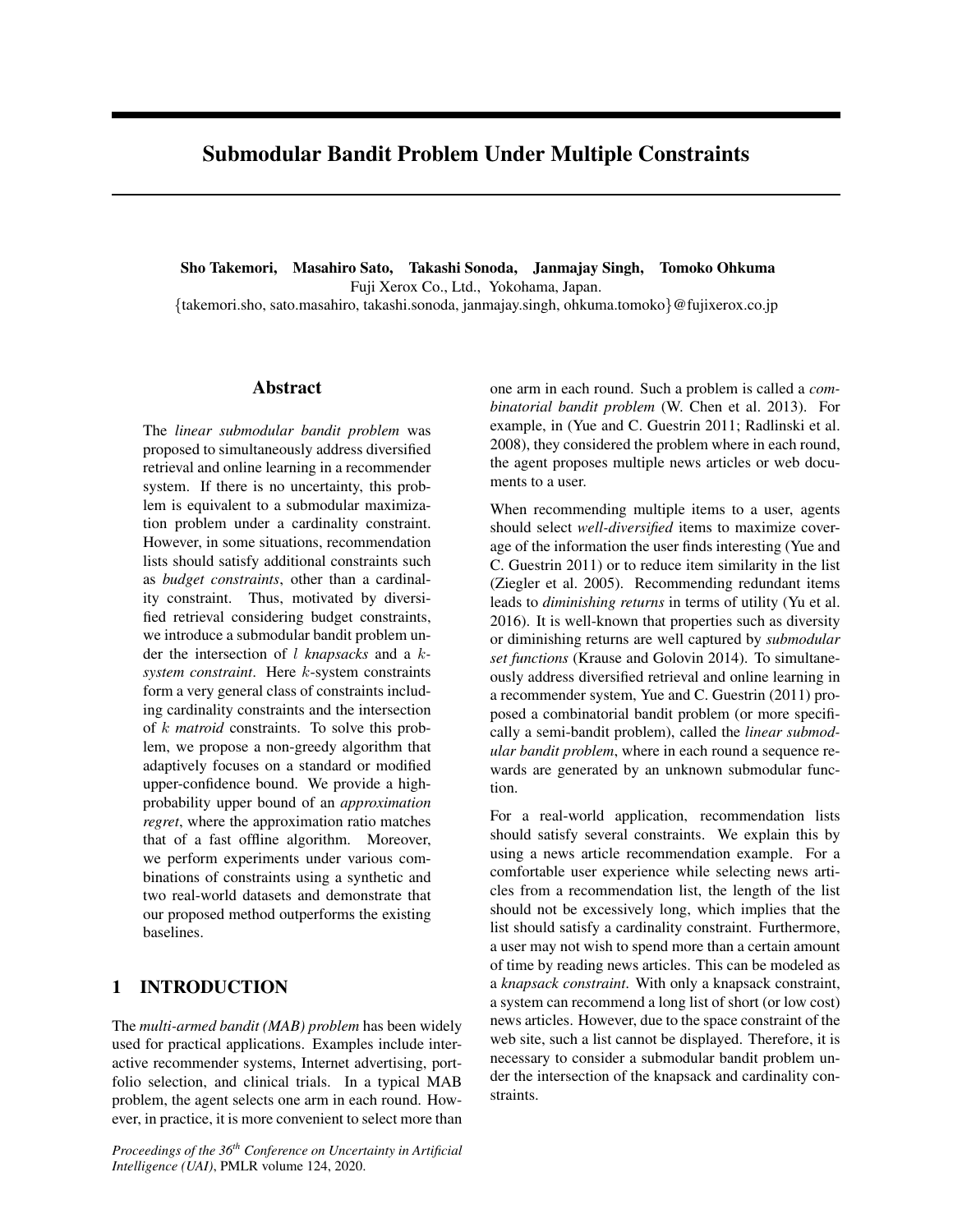Yue and C. Guestrin (2011) introduced a submodular bandit problem under a cardinality constraint and proposed an algorithm called LSBGreedy. Later, Yu et al. (2016) considered a submodular bandit problem under a knapsack constraint and proposed two greedy algorithms called MCSGreedy and CGreedy. However, such existing algorithms fail to properly optimize the objective function under complex constraints. In fact, we theoretically and empirically show that such simple greedy algorithms can perform poorly.

Under a simple constraint such as a cardinality or a knapsack constraint, there is a simple rule to select elements. This rule is called the *upper confidence bound (UCB) rule* or the *modified UCB rule* if the constraint is a cardinality or a knapsack constraint, respectively (Yu et al. 2016). For example, with the UCB rule, the algorithm selects the element with the largest UCB sequentially in each round. Considering that our problem is a generalization of both the problems, we should generalize both the rules.

In this study, we solve the problem under a more generalized constraint, i.e., the intersection of l *knapsacks* and k*system constraints*. Here, the k-system constraints form a very general class of constraints, including cardinality constraints and the intersection of k *matroid* constraints. For example, when recommending news articles, we can restrict the number of news articles from each topic with a k-system constraint. To solve the problem, we propose a non-greedy algorithm that adaptively focuses on the UCB and modified UCB rules. Since the submodular maximization problem is NP-hard, we theoretically evaluate our method by an α*-approximation regret*, where  $\alpha \in (0, 1)$  is an approximation ratio. In this study, we provide an upper bound of the  $\alpha$ -approximation regret in the case when  $\alpha = \frac{1}{(1+\varepsilon)(k+2l+1)}$ , where  $\varepsilon$  is a parameter of the algorithm. We note that the approximation ratio matches that of an *offline* algorithm (Badanidiyuru and Vondrák 2014). To the best of our knowledge, no known offline algorithm achieves a better approximation ratio than  $\alpha$  above and better computational complexity than the offline algorithm, simultaneously  $<sup>1</sup>$ . More pre-</sup> cisely, our contributions are stated as follows:

#### OUR CONTRIBUTIONS

1. We propose a submodular bandit problem with semi-bandit feedback under the intersection of l knapsacks and k-system constraints (Section 4). This is the first attempt to solve the submodular bandit problem under such complex constraints. The problem is new even when the  $k$ -system constraint is a cardinality constraint.

- 2. We propose a novel algorithm called *AFSM-UCB* that Adaptively Focuses on a Standard or Modified Upper Confidence Bound (Section 5).
- 3. We provide a high-probability upper bound of an approximation regret for AFSM-UCB (Section 6). We prove that the  $\alpha$ -approximation regret  $\text{Reg}_{\alpha}(T)$ is given by  $O(\sqrt{mT \ln(mT/\delta)})$  with probability in least  $1-\delta$  and the computational complexity in each round is given as  $O(m|\mathcal{N}| \ln |\mathcal{N}| / \ln(1+\varepsilon))$ , where  $\alpha = \frac{1}{(1+\epsilon)(k+2l+1)}$ ,  $\varepsilon$  is a parameter of the algorithm,  $T$  is the time horizon,  $m$  is the cardinality of a maximal feasible solution, and  $\mathcal N$  is the ground set (e.g., the set of all news articles in the news recommendation example). We note that no known offline fast<sup>2</sup> algorithm achieves a better approximation ratio than above. $3$
- 4. We empirically prove the effectiveness of our proposed method by comprehensively evaluating it on a synthetic and two real-world datasets. We show that our proposed method outperforms the existing greedy baselines such as LSBGreedy and CGreedy.

## 2 RELATED WORK

#### 2.1 SUBMODULAR MAXIMIZATION

Although submodular maximization has been studied over four decades, we introduce only recent results relevant to our work. Badanidiyuru and Vondrák (2014) provided a maximization algorithm for a nonnegative, monotone submodular function with  $l$  knapsack constraints and a k-system constraint that achieves  $\frac{1}{(1+\epsilon)(k+2l+1)}$ -approximation solution. Based on this work and Gupta et al. (2010), Mirzasoleiman et al. (2016) proposed a maximization algorithm called FAN-TOM under the same constraint in the case when the objective function is not necessarily monotone. Our proposed method is inspired by these two offline algorithms. However, because of uncertainty due to semibandit feedback, we need a nontrivial modification. A key feature of our method and aforementioned two offline algorithms is that they filter out "bad" elements via a threshold. Such a threshold method is also used for other problem settings such as streaming submodular maximization under a cardinality constraint (Badanidiyuru, Mirzasoleiman, et al. 2014). Some algorithms (Sarpatwar et al. 2019; Chekuri, Vondrak, et al. 2010; Chekuri,

<sup>&</sup>lt;sup>1</sup>After we submitted this paper to the conference, Li and Shroff (2020) have updated their preprint. They improved the approximation ratio of (Badanidiyuru and Vondrák 2014) to  $1/(k+7l/4+1)-\varepsilon$ .

<sup>&</sup>lt;sup>2</sup>We refer to Section 2.1 for the meaning of "fast".

<sup>&</sup>lt;sup>3</sup>See footnote 1.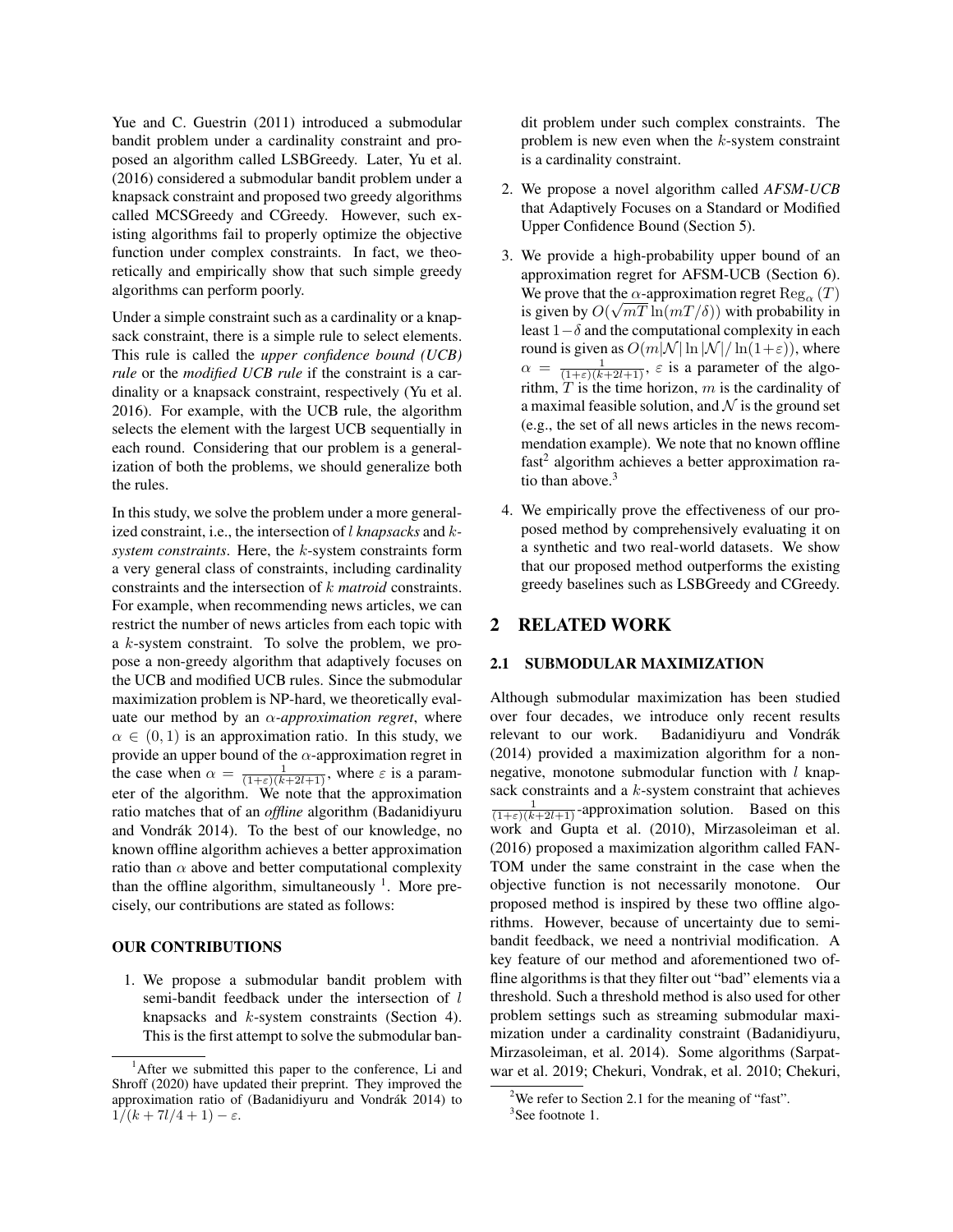Vondrák, et al. 2014) achieves better approximation ratios than that of (Badanidiyuru and Vondrák 2014) under narrower classes of constraints (e.g., a matroid  $+ l$  knapsacks). However, these algorithms are not "fast" because their computational complexity is  $O(poly(|\mathcal{N}|))$  with a polynomial of high degree, while that of (Badanidiyuru and Vondrák 2014) is  $O(\frac{|\mathcal{N}|}{\epsilon^2})$  $\frac{\mathcal{N}|}{\varepsilon^2} \ln^2 \frac{|\mathcal{N}|}{\varepsilon}$ ). For example, the computational complexity of the algorithm provided in (Sarpatwar et al. 2019) is  $\tilde{O}(|\mathcal{N}|^6)$  when  $k = 1$ . We refer to (Sarpatwar et al. 2019; Mirzasoleiman et al. 2016) for further comparison with respect to an approximation ratio and computational complexity.

#### 2.2 SUBMODULAR BANDIT PROBLEMS

Yue and C. Guestrin (2011) introduced the linear submodular bandit problem to solve a diversification problem in a retrieval system and proposed a greedy algorithm called LSBGreedy. Later, Yu et al. (2016) considered a variant of the problem, that is, the linear submodular bandit problem with a knapsack constraint and proposed two greedy algorithms called MCSGreedy and CGreedy. L. Chen et al. (2017) generalized the linear submodular bandit problem to an infinite dimensional case, i.e., in the case where the marginal gain of the score function belongs to a *reproducing kernel Hilbert space (RKHS)* and has a bounded norm in the space. Then, they proposed a greedy algorithm called SM-UCB. Recently, Hiranandani et al. (2019) studied a model combining linear submodular bandits with a *cascading model* (Craswell et al. 2008). Strictly speaking, their objective function is not a submodular function. Table 2.2 shows a comparison with other submodular bandit problems with respect to constraints.

Table 1: Comparison of other submodular bandit algorithms with respect to constraints. Methods Cardinality Knapsack k-system

| <b>NEUROUS</b> | Carumanty | <b>Kitapsack</b> | $\kappa$ -system |
|----------------|-----------|------------------|------------------|
| LSBGreedy      |           |                  |                  |
| CGreedy        |           |                  |                  |
| <b>SM-UCB</b>  |           |                  |                  |
| Our method     |           |                  |                  |

# 3 DEFINITION

In this section, we provide definitions of terminology used in this paper. Throughout this paper, we fix a finite set  $N$  called a ground set that represents the set of the entire news articles in the news article recommendation example.

#### 3.1 SUBMODULAR FUNCTION

In this subsection, we define submodular functions. We refer to (Krause and Golovin 2014) for an introduction to this subject.

We denote by  $2^{\mathcal{N}}$  the set of subsets of  $\mathcal{N}.$  For  $e \in \mathcal{N}$  and  $S \subseteq \mathcal{N}$ , we write  $S + e = S \cup \{e\}$ . Let  $f : 2^{\mathcal{N}} \to \mathbb{R}$ be a set function. We call f a *submodular function* if f satisfies  $\Delta f(e|A) \geq \Delta f(e|B)$  for any  $A, B \in 2^{\mathcal{N}}$ with  $A \subseteq B$  and for any  $e \in \mathcal{N} \setminus B$ . Here,  $\Delta f(e|A)$ is the marginal gain when  $e$  is added to  $A$  and defined as  $f(A + e) - f(A)$ . We note that a linear combination of submodular functions with non-negative coefficients is also submodular. A submodular function f on  $2^{\mathcal{N}}$  is called monotone if  $f(B) \ge f(A)$  for any  $A, B \in 2^{\mathcal{N}}$ with  $A \subseteq B$ . A set function f on  $2^{\mathcal{N}}$  is called nonnegative if  $f(S) \geq 0$  for any  $S \subseteq \mathcal{N}$ . Although nonmonotone submodular functions have important applications (Mirzasoleiman et al. 2016), we consider only nonnegative, monotone submodular functions in this study as in the preceding work (Yue and C. Guestrin 2011; Yu et al. 2016; L. Chen et al. 2017).

Many useful and interesting functions satisfy submodularity. Examples include coverage functions, probabilistic coverage functions (El-Arini et al. 2009), entropy and mutual information (Krause and C. E. Guestrin 2005) under an assumption and ROUGE (Lin and Bilmes 2011).

### 3.2 MATROID, k-SYSTEM, AND KNAPSACK CONSTRAINTS

For succinctness, we omit formal definitions of the matroid and  $k$ -system. Instead, we introduce examples of matroids and remark that the intersection of  $k$  matroids is a  $k$ -system. For definitions of these notions, we refer to (Calinescu et al. 2011).

First, we provide an important example of a matroid. Let  $\mathcal{N}_i \subseteq \mathcal{N}$   $(i = 1, \ldots, n)$  be a partition of  $\mathcal{N}_i$ , that is  $N$  is the disjoint union of these subsets. For  $1 \leq i \leq n$ , we fix a non-negative integer  $d_i$  and let  $\mathcal{P} = \{ S \in 2^{\mathcal{N}} \mid |S \cap \mathcal{N}_i| \leq d_i, \forall i \}.$  Then, the pair  $(N, P)$  is an example of a matroid and called a *partition matroid*. Let d be a non-negative integer and put  $\mathcal{U} = \{ S \in 2^{\mathcal{N}} \mid |S| \leq d \}$ . Then  $(\mathcal{N}, \mathcal{U})$  is a special case of partition matroids and called a *uniform matroid*. Let  $(\mathcal{N}, \mathcal{M}_i)$  for  $1 \leq i \leq k$  be k matroids, where  $\mathcal{M}_i \subseteq 2^{\mathcal{N}}$ . The intersection of matroids  $(\mathcal{N}, \cap_{i=1}^k \mathcal{M}_i)$  is not necessarily a matroid but a k*-system* (or more specifically it is a k-extendible system) (Calinescu et al. 2011; Mestre 2006; Mestre 2015). In particular, any matroid is a 1 system. For a k-system  $(\mathcal{N}, \mathcal{I})$  with  $\mathcal{I} \subseteq 2^{\mathcal{N}}$  and a subset  $S \subseteq \mathcal{N}$ , we say that S satisfies the k-system constraint if and only if  $S \in \mathcal{I}$ . Trivially, a uniform matroid con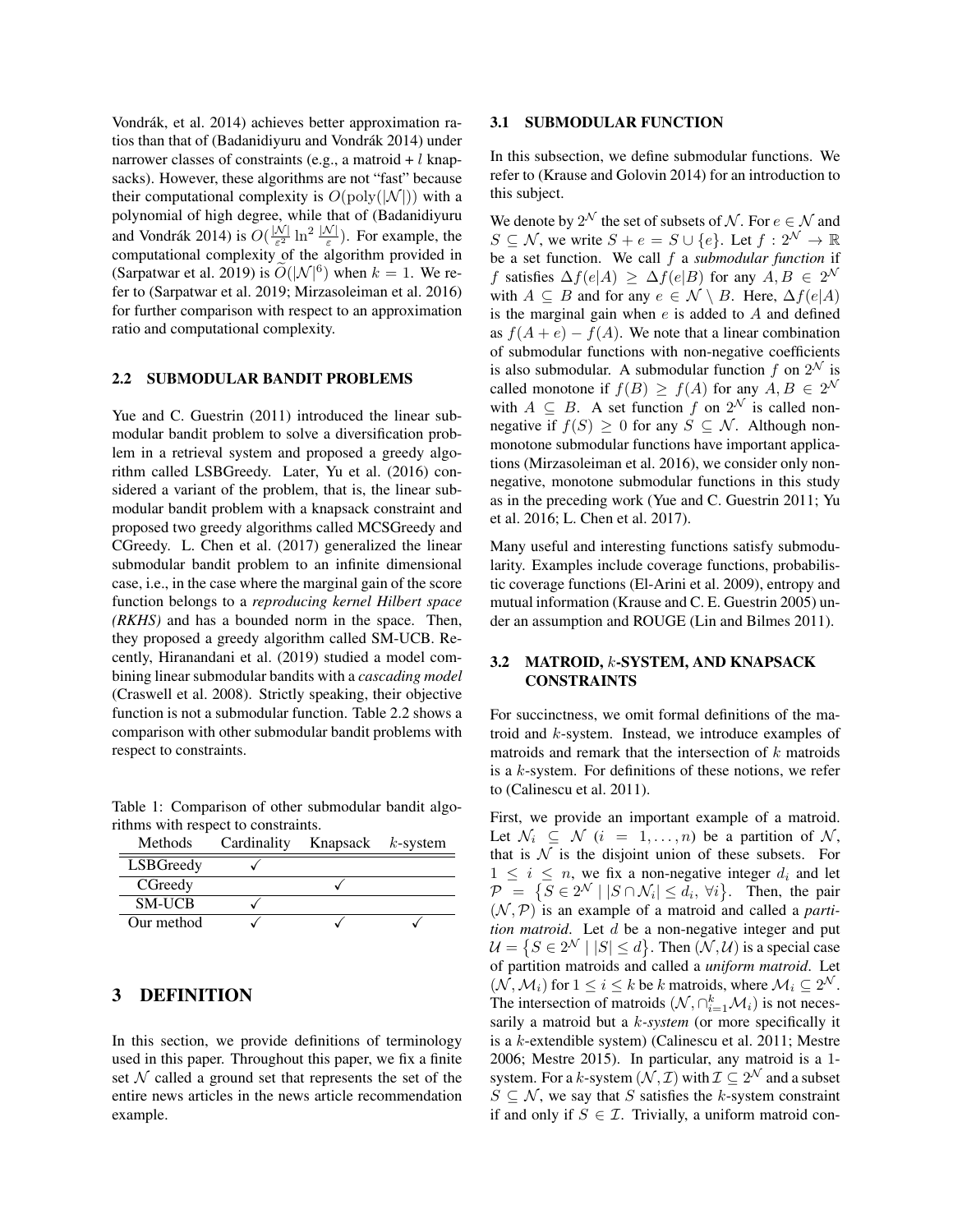straint is equivalent to a cardinality constraint.

Next, we provide a definition of knapsack constraint. Let  $c : \mathcal{N} \to \mathbb{R}_{>0}$  be a function. For  $e \in \mathcal{N}$ , we suppose  $c(e)$  represents the cost of e. Let  $b \in \mathbb{R}_{>0}$  be a budget and  $S \subseteq \mathcal{N}$  a subset. We say that S satisfies the *knapsack constraint* with the budget *b* if  $c(S) := \sum_{e \in S} c(e) \leq b$ . Without loss of generality, it is sufficient to consider the unit budget case, i.e.,  $b = 1$ .

## 4 PROBLEM FORMULATION

Throughout this paper, we consider the following intersection of  $l$  knapsacks and  $k$ -system constraints:

$$
c_j(S) \le 1 \ (1 \le \forall j \le l) \quad \text{and } S \in \mathcal{I} \tag{1}
$$

Here for  $1 \leq j \leq l$ ,  $c_j : \mathcal{N} \to \mathbb{R}_{>0}$  is a cost and  $(\mathcal{N}, \mathcal{I})$ is a  $k$ -system.

In this study, we consider the following sequential decision-making process for times steps  $t = 1, \ldots, T$ .

(i) The algorithm selects a list  $S_t = \left\{e_t^{(1)}, \ldots, e_t^{(m_t)}\right\} \subseteq$  $N$  satisfying the constraints (1).

(ii) The algorithm receives noisy rewards  $y_t^{(1)}, \ldots, y_t^{(m_t)}$ as follows:

$$
y_t^{(i)} = \Delta f\left(e_t^{(i)} | S_t^{(1:i-1)}\right) + \varepsilon_t^{(i)}, \text{ for } i = 1, ..., m_t,
$$

Here f is a submodular function *unknown* to the algorithm,  $S_t^{(1:i-1)} = \left\{ e_t^{(1)}, \ldots, e_t^{(i-1)} \right\}$  and  $\varepsilon_t^{(i)}$  is a noise. We regard  $S_t^{(1:i-1)}$ ,  $e_t^{(i-1)}$  and  $\varepsilon_t^{(i)}$  as random variables. The objective of the algorithm is to maximize the sum of rewards  $\sum_{t=1}^{T} f(S_t)$ .

Following (Yue and C. Guestrin 2011), we explain this problem by using the news article recommendation example. In each round, the user scans the list of the recommended items  $S_t = \left\{e_t^{(1)}, \ldots, e_t^{(m_t)}\right\}$  one-byone in top-down fashion, where  $m_t$  is the cardinality of  $S_t$  at round t. We assume that the marginal gain  $\Delta f(e_t^{(i)} \mid S_t^{(1:i-1)})$  represents the new information covered by  $e_t^{(i)}$  and not covered by  $S_t^{(1:i-1)}$ . The noisy rewards  $y_t^{(1)}, \ldots, y_t^{(m_t)}$  are binary random variables and the user likes  $e_t^{(i)}$  with probability  $\Delta f(e_t^{(i)} | S_t^{(1:i-1)})$ .

### 4.1 ASSUMPTIONS ON THE SCORE **FUNCTION**  $f$

Following (Yue and C. Guestrin 2011), we assume that there exist d known submodular functions  $f_1, \ldots, f_d$  on  $2^{\mathcal{N}}$  that are linearly independent and the objective submodular function  $f$  can be written as a linear combination  $f = \sum_{i=1}^{d} w_i f_i$ , where the coefficients  $w_1, \ldots, w_d$ 

are non-negative and *unknown* to the algorithm. We fix a parameter  $B > 0$  and assume that  $\sqrt{\sum_{i=1}^d w_i^2} \leq B$ . We also assume that for some  $A > 0$ , the  $L^2$ -norm of vector also assume that for some  $A > 0$ , the L<sup>2</sup>-norm of vector<br>  $[\Delta f_i(e \mid S)]_{i=1}^d$  is bounded above by  $\sqrt{A}$  for any  $e \in \mathcal{N}$ and  $S \in 2^{\mathcal{N}}$ .

We note that this can be generalized to an infinite dimensional case as in (L. Chen et al. 2017). We discuss this setting more in detail in the supplemental material and provide a theoretical result in this setting.

### 4.2 ASSUMPTIONS ON NOISE STOCHASTIC PROCESS

We assume that there exists  $m \in \mathbb{Z}_{>0}$  such that  $m_t \leq m$ for all  $t$  and consider the lexicographic order on the set  $\{(t,i) | t = 1, \ldots, 1 \le i \le m\}, \text{ i.e., } (t,i) \le (t',i') \text{ if }$ and only if either  $t < t'$  or  $t = t'$  and  $i \leq i'$ . Then, we can identify the set with the set of natural numbers (as ordered sets) and can regard  $\{\varepsilon_t^{(i)}\}_{t,i}$  as a sequence. We assume that the stochastic process  $\left\{ \varepsilon_t^{(i)} \right\}$ is *conditionally R-sub-Gaussian* for a fixed constant  $R \geq 0$ , i.e.,  $\mathbf{E}\left[\exp\left(\xi\varepsilon_t^{(i)}\right)\mid \mathcal{F}_{t,i}\right] \;\; \leq \;\exp\left(\frac{\xi^2 R^2}{2}\right)$  $\left(\frac{R^2}{2}\right)$ , for any  $(t, i)$ and any  $\xi \in \mathbb{R}$ . Here,  $\mathcal{F}_{t,i}$  is the  $\sigma$ -algebra generated by  $\left\{S_u^{(1:j)} \mid (u, j) < (t, i)\right\}$  and  $\left\{\varepsilon_u^{(j)} \mid (u, j) < (t, i)\right\}$ . This is a standard assumption on the noise sequence (Chowdhury and Gopalan 2017; Abbasi-Yadkori et al. 2011). For example, if  $\{\varepsilon_t^{(i)}\}$  is a martingale difference sequence and  $|\varepsilon_t^{(i)}| \leq R$  or  $\{\varepsilon_t^{(i)}\}$  is conditionally Gaussian with zero mean and variance  $R^2$ , then the condition is satisfied (Lattimore and Szepesvári 2019).

#### 4.3 APPROXIMATION REGRET

As usual in the combinatorial bandit problem, we evaluate bandit algorithms by a regret called α*-approximation regret* (or  $\alpha$ -*regret* in short), where  $\alpha \in (0,1)$ . The approximation regret is necessary for meaningful evaluation. Even if the submodular function  $f$  is completely known, it has been proved that no algorithm can achieve the optimal solution by evaluating  $f$  in polynomial time (Nemhauser and Wolsey 1978).

We denote by  $OPT$  the optimal solution, i.e.,  $OPT =$  $\argmax_S f(S)$ , where S runs over  $2^N$  satisfying the constraint (1). We define the  $\alpha$ -regret as follows:

$$
\operatorname{Reg}_{\alpha}(T) = \sum_{t=1}^{T} \{ \alpha f(OPT) - f(S_t) \}.
$$

This definition is slightly different from that given in (Yue and C. Guestrin 2011) because our definition does not include noise as in (Chowdhury and Gopalan 2017).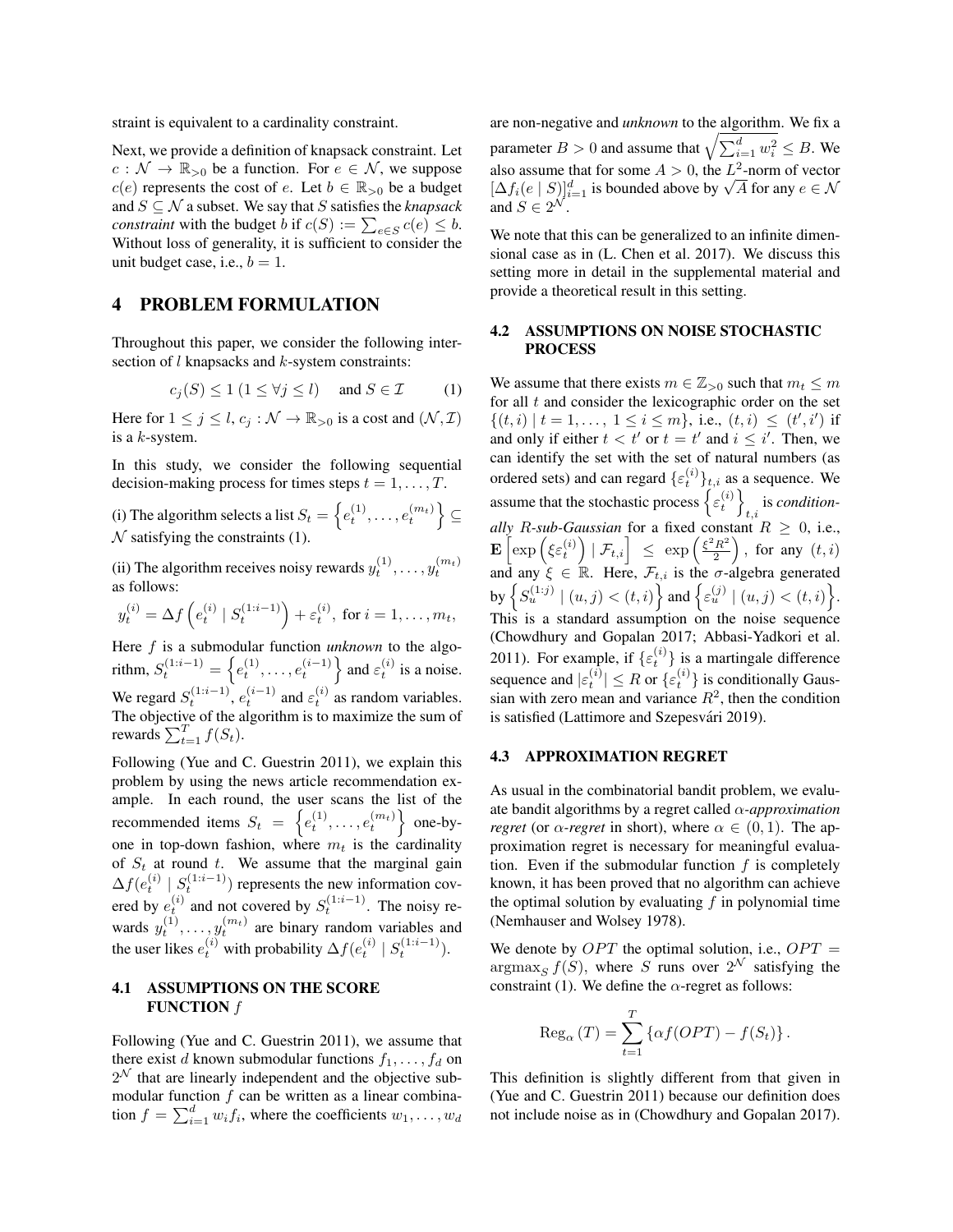In either case, one can prove a similar upper bound. For the proof in the cardinality constraint case, we refer to Lemma 4 in the supplemental material of (Yue and C. Guestrin 2011).

In this study, we take the same approximation ratio  $\alpha =$  $\frac{1}{(1+\epsilon)(k+2l+1)}$  as that of a fast algorithm in the offline setting (Badanidiyuru and Vondrák 2014, Theorem 6.1). As mentioned in Section 2, there exist offline algorithms that achieve better approximation ratios than above, but they have high computational complexity. Later, we remark that our proposed method is also "fast".

# 5 ALGORITHM

In this section, following (Yue and C. Guestrin 2011; Yu et al. 2016), we first define a *UCB score* of the marginal gain ∆f(e | S) and introduce a *modified UCB score*. With a UCB score, one can balance the exploitation and exploration tradeoff with bandit feedback. Then, we propose a non-greedy algorithm (Algorithm 2) that adaptively focuses on the UCB score and modified UCB score.

### 5.1 UCB SCORES

For  $e \in \mathcal{N}$  and  $S \in 2^{\mathcal{N}}$ , we define a column vector  $x(e \mid S)$  by  $(\Delta f_i(e \mid S))_{i=1}^d \in \mathbb{R}^d$  and put  $x_t^{(i)} =$  $x\left(e_t^{(i)} \mid S_t^{(1:i-1)}\right)$ . Here, we use the same notation as in Section 4. We define  $b_t, w_t \in \mathbb{R}^d$  and  $M_t \in \mathbb{R}^{d \times d}$  as follows:

$$
b_t := \sum_{s=1}^t \sum_{i=1}^{m_s} y_s^{(i)} x_s^{(i)},
$$
  

$$
M_t := \lambda I + \sum_{s=1}^t \sum_{i=1}^{m_s} x_s^{(i)} \otimes x_s^{(i)}, \quad w_t := M_t^{-1} b_t,
$$

Here,  $\lambda > 0$  is a parameter of the model and for a column vector  $x \in \mathbb{R}^d$ , we denote by  $x \otimes x \in \mathbb{R}^{d \times d}$  the Kronecker product of  $x$  and  $x$ .

For  $e \in \mathcal{N}$  and  $S \in 2^{\mathcal{N}}$ , we define  $\mu(e \mid S) := w_t \cdot x(e \mid S)$ S) and  $\sigma(e \mid S) := x(e|S)^{\mathrm{T}} M_t^{-1} x(e|S)$ . Then, we define a UCB score of the marginal gain by

$$
\operatorname{ucb}_t(e \mid S) = \mu_{t-1}(e \mid S) + \beta_{t-1}\sigma_{t-1}(e \mid S),
$$

and a modified UCB score by  $ucb_t(e | S)/c(e)$ . Here,  $\beta_t$  :=  $B + R\sqrt{\ln \det(\lambda^{-1}M_t) + 2 + 2\ln(1/\delta)}$  and  $c(e) := \sum_{j=1}^l c_j(e).$  It is well-known that  $\mathrm{ucb}_t(e \mid \phi, S)$ is an upper confidence bound for  $\Delta f_{\phi}(e \mid S)$ . More precisely, we have the following result.

**PROPOSITION 1.** *We assume there exists*  $m \in \mathbb{Z}_{\geq 1}$  *such that*  $m_t \leq m$  *for all*  $1 \leq t \leq T$ *. We also assume that*   $1 < \lambda/A < 1 + 2/(mT)$ . Then, with probability at least 1 − δ*, the following inequality holds:*

$$
|\mu_{t-1}(e \mid S) - \Delta f(e \mid S)| \le \beta_{t-1} \sigma_{t-1}(e \mid S),
$$

*for any* t, S, *and* e*.*

Proposition 1 follows from the proof of (Chowdhury and Gopalan 2017, Theorem 2). We note that this theorem is a more generalized result than the statement above (they do not assume that the objective function is linear but belongs to an RKHS). In the linear kernel case, an equivalent result to Proposition 1 was proved in (Abbasi-Yadkori et al. 2011).

We also define the UCB score for a list S  $= \{e^{(1)}, \ldots, e^{(m)}\}$  by  $ucb_t(S) = \mu_{t-1}(S) +$ P  $3\beta_{t-1}\sigma_{t-1}(S)$ . Here  $\mu_t(S)$  and  $\sigma_t(S)$  are defined as  $\sum_{i=1}^m \mu_t(e^{(i)} \mid S^{(1:i-1)})$  and  $\sum_{i=1}^m \sigma_t(e^{(i)} \mid S^{(1:i-1)})$ , respectively. The factor 3 in the definition of  $ucb_t(S)$ is due to a technical reason as clarified by the proof of Lemma 1 in the supplemental material.

#### 5.2 AFSM-UCB

**Input** : Threshold  $\rho$ , round t **Output:** A list  $S$  satisfying the constraints  $(1)$ Set  $S = \emptyset$ ,  $i = 1$ while True do  $\mathcal{N}_S =$  ${e \in \mathcal{N} \mid S + e \text{ satisfies the constraint (1)}}.$  $\mathcal{N}_{S,\geq\rho} = \bigg\{ e \in \mathcal{N}_S \mid \frac{\text{ucb}_t(e|S)/c(e) \geq \rho \text{ and }}{\text{ucb}_t(e|\emptyset)/c(e) \geq \rho}}\bigg\}.$ if  $\mathcal{N}_{S,\geq\rho}=\emptyset$  then break;  $e_i = \text{argmax}_{e \in \mathcal{N}_{S, > \rho}} \text{ucb}_t(e \mid S).$ Add  $e_i$  to S. Set  $i \leftarrow i + 1$ end

Return S

Algorithm 1: GM-UCB (Sub-algorithm)

In this subsection, we propose a UCB-type algorithm for our problem. We call our proposed method AFSM-UCB and its pseudo code is outlined in Algorithm 2. Algorithm 2 calls a sub-algorithm called GM-UCB (an algorithm that Greedily selects elements with Modified UCB scores larger than a threshold, outlined in Algorithm 1). Algorithm 1 takes a threshold  $\rho$  as a parameter and returns a list of elements satisfying the constraint 1. Algorithm 1 selects elements greedily from the elements whose modified UCB scores  $ucb_t(e | S)/c(e)$  and ucb<sub>t</sub> $(e | \emptyset) / c(e)$  are larger or equal to the threshold  $\rho$ . If the threshold  $\rho$  is small, then this algorithm is almost the same as a greedy algorithm, such as LSBGreedy (Yue and C. Guestrin 2011). If the threshold  $\rho$  is large, then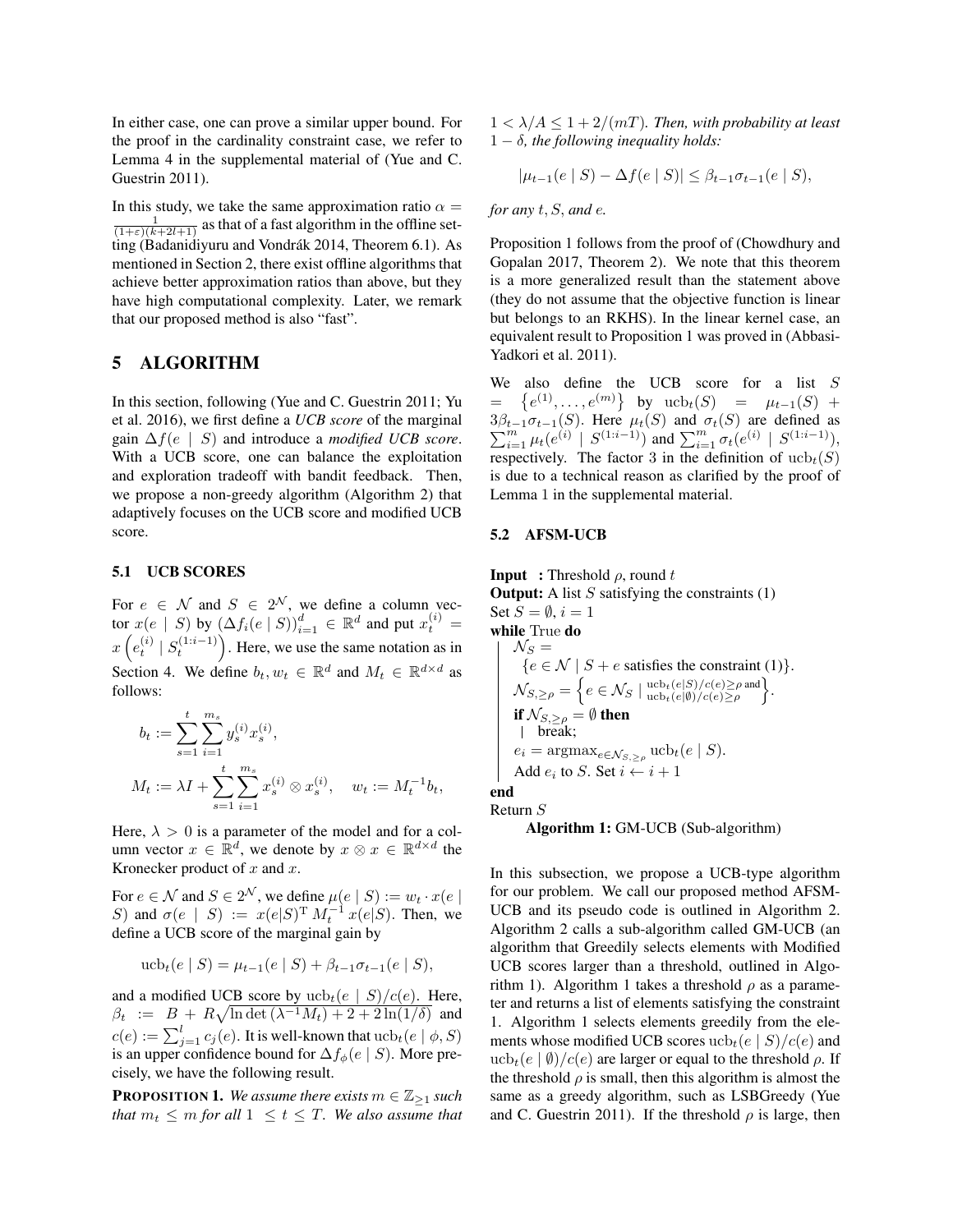**Input** : Parameters  $B, R, \lambda, \delta, \nu, \nu', \varepsilon$ **Output:** A list S satisfying the constraints  $(1)$ for  $t = 1, \ldots, T$  do  $U = \emptyset$ ,  $r = \frac{2}{k+2l+1}$ ,  $\rho = r(1+\varepsilon)^{-1}\nu$ while  $\rho \leq r\nu' |\mathcal{N}|$  do  $S = \text{Algorithm1}(\rho, t)$ Add $S$  to  $U$ Set  $\rho \leftarrow (1 + \epsilon)\rho$ end Select  $S_t = \operatorname{argmax}_{S \in U} \operatorname{ucb}_t(S)$ Receive rewards  $y_t^{(1)}, \ldots, y_t^{(m_t)}$ end

Algorithm 2: AFSM-UCB (Main Algorithm)

the elements with large modified UCB scores will be selected. Thus, the threshold  $\rho$  controls the importance of the standard and modified scores. The main algorithm 2 calls Algorithm 1 repeatedly by changing the threshold  $\rho$ and returns a list with the largest UCB score. We prove that there exists a good list among these candidates lists.

As remarked before, Algorithm 2 is inspired by submodular maximization algorithms in the the offline setting (Badanidiyuru and Vondrák 2014; Mirzasoleiman et al. 2016). However, we need a nontrivial modification since the diminishing return property does not hold for ucb<sub>t</sub>(e | S) unlike the marginal gain  $\Delta f(e \mid S)$ . We note that  $ucb_t(e | S)$  can be large not only when the estimated value of  $\Delta f(e \mid S)$  is large but also if the uncertainty in adding  $e$  to  $S$  is high. Therefore, we need additional filter conditions to ensure that  $e$  is a "good" element. Natural candidates for the condition are that  $\operatorname{ucb}_t(e \mid S^{(1:i)})/c(e) \ge \rho$  for some indices *i*. In Algorithm 2, we require  $ucb_t(e | \emptyset)/c(e) \ge \rho$  in addition to ucb<sub>t</sub> $(e \mid S)/c(e) \geq \rho$ .

In the algorithm, we introduce parameters  $\nu$  and  $\nu'$ . The parameter  $\nu$  (resp.  $\nu'$ ) is used for defining the initial (resp. terminal) value of the threshold  $\rho$ . In the next section, for a theoretical guarantee, we assume that  $\nu \leq \max_{e \in \mathcal{N}} f(\{e\}) \leq \nu'$ . If the upper bound of the reward is known, then we can take  $\nu'$  as the known upper bound. In practice, it is plausible that most users are interested in at least one item in the entire item set  $\mathcal{N}$ , which implies  $\max_{e \in \mathcal{N}} f(\{e\})$  is not very small. In addition, the number of iterations in the while loop in Algorithm 2 is given by  $O(\ln (\nu' |\mathcal{N}|/\nu))$ . Therefore, taking a very small  $\nu$  does not increase the number of iterations as much.

#### 5.3 COMPUTATIONAL COMPLEXITY

We discuss the computational complexity of Algorithm 2 and that of existing methods. We consider a greedy algorithm by applying LSBGreedy to our problem; i.e., we consider a greedy algorithm that selects the element with the largest UCB score until the constraint is satisfied. By abuse of terminology, we call this algorithm LSBGreedy. Similarly, when we apply CGreedy (resp. MCSGreedy) to our problem, we also call this algorithm CGreedy (resp. MCSGreedy). In each round, the expected number of times to compute  $ucb_t(e | S)$  in Algorithm 2 is given by  $O(m|\mathcal{N}| \ln(\nu'|\mathcal{N}|/\nu) / \ln(1+\epsilon)),$ while that of LSBGreedy is given by  $O(m|\mathcal{N}|)$ . The computational complexity of MCSGreedy and CGreedy is given as  $O(|\mathcal{N}|^3)$  and  $O(m|\mathcal{N}|)$  respectively. Therefore, ignoring unimportant parameters, our algorithms incur an additional factor  $\ln |\mathcal{N}| / \ln(1+\varepsilon)$  compared to that of LSBGreedy and CGreedy.

## 6 MAIN RESULTS

The main challenge of this paper is to provide a strong theoretical result for AFSM-UCB. In this section, under the assumptions stated as in the previous section, we provide an upper bound for the approximation regret of AFSM-UCB and give a sketch of the proof. We also show that existing greedy methods incur linear approximation regret in the worst case for our problem.

#### 6.1 STATEMENT OF THE MAIN RESULTS

THEOREM 1. *Let the notation and assumptions be as previously mentioned. We also assume that*  $1 < \lambda/A \leq$  $1+2/(mT)$ *. We let*  $\alpha = \frac{1}{(1+\varepsilon)(k+2l+1)}$ *. Then, with probability at least* 1−δ*, the proposed algorithm achieves the following* α*-regret bound:*

 $\text{Reg}_{\alpha}(T) \leq 4A\beta_T\sqrt{2(mT+2)\ln\det(\lambda^{-1}M_T)}.$ 

*In particular, ignoring*  $A, B, R$ *, we have*  $\text{Reg}_{\alpha}(T)$  =  $O(d$ articular, ignoring A, B, R, we have  $\text{Reg}_{\alpha}$ <br> $\sqrt{mT} \ln \frac{mT}{\delta}$ ) with probability at least  $1 - \delta$ .

- REMARK 1. 1. There is a tradeoff between the approximation ratio and computational complexity. As discussed in Section 5.3, the computational complexity of the algorithm is given as  $O(m|\mathcal{N}| \ln(|\mathcal{N}|) / \ln(1 + \epsilon))$  in each round, while the approximation of the algorithm is given as  $\frac{1}{(1+\varepsilon)(k+2l+1)}$ .
	- 2. We assume the score function  $f$  is a linear combination of known submodular functions. We can relax the assumption to the case when the function  $(e, S) \rightarrow \Delta f(e|S)$  belongs to an RKHS and has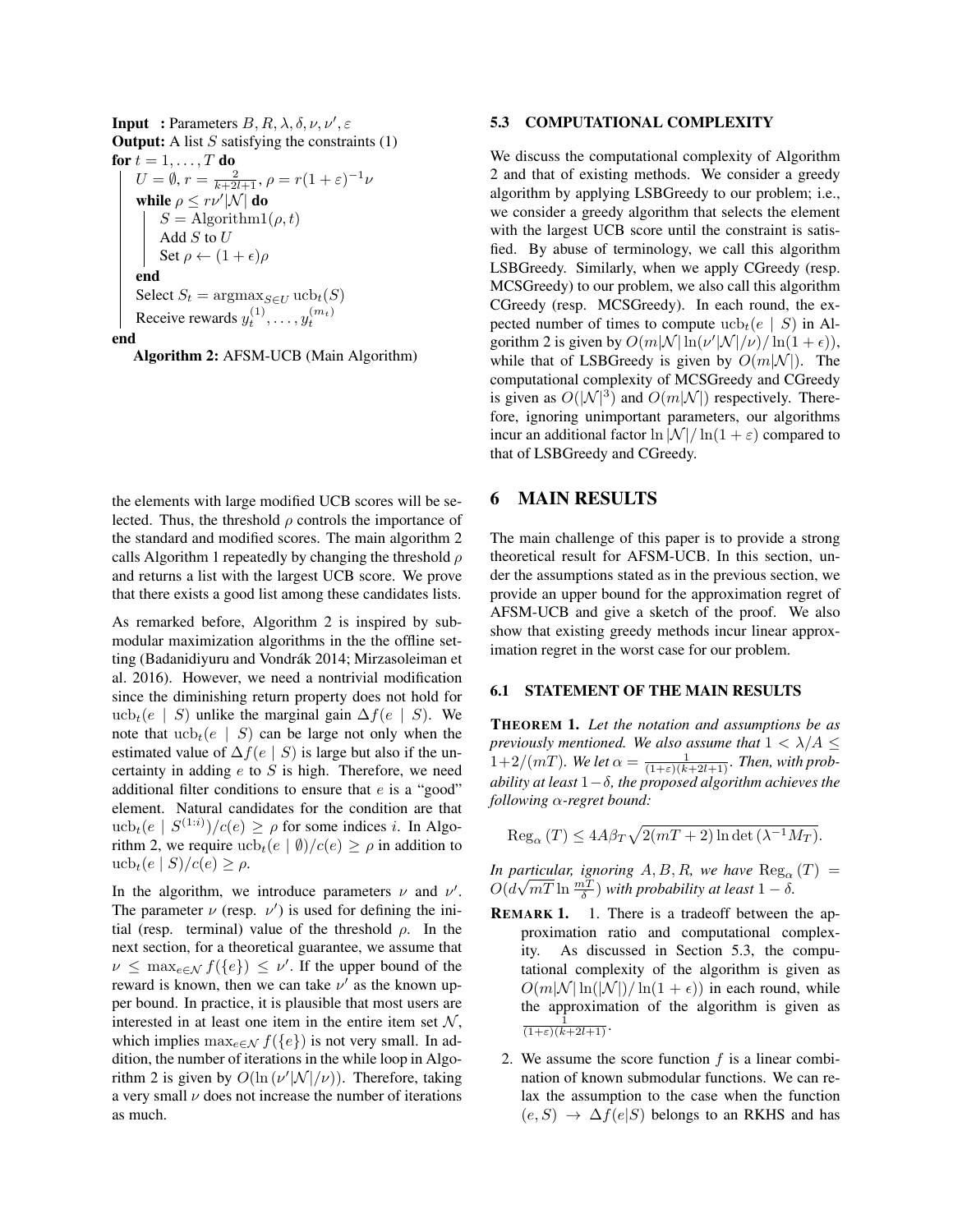a bounded norm in the space as in (L. Chen et al. 2017). We discuss this setting more in detail and provide a generalized result in the supplemental material.

In the setting of (Yue and C. Guestrin 2011; Yu et al. 2016), greedy methods have good theoretical properties. However, we show that for any  $\alpha > 0$ , these greedy methods incur linear  $\alpha$ -regret in the worst case for our problem. We denote by  $\text{Reg}_{\alpha,\text{MCS}}(T)$  and  $\text{Reg}_{\alpha,\text{LSB}}(T)$ the  $\alpha$ -regret of MCSGreedy and that of LSBGreedy, respectively. Then the following proposition holds.

**PROPOSITION 2.** *For any*  $\alpha > 0$ *, there exists cost*  $c_1$ *,*  $k$ -system  $\mathcal{I}$ , a submodular function  $f$ ,  $T_0 > 0$  and a con*stant*  $C > 0$  *such that with probability at least*  $1 - \delta$ ,

$$
Reg_{\alpha, \text{MCS}}(T) > CT,
$$

*for any*  $T > T_0$ *. Moreover, the same statement holds for*  $\text{Reg}_{\alpha,\text{LSB}}(T)$ .

We provide the proof in the supplemental material.

#### 6.2 SKETCH OF THE PROOF OF THEOREM 1

We provide a sketch of the proof of Theorem 1 and provide a detailed and generalized proof in the supplemental material. Throughout the proof, we fix the event  $\mathcal F$  on which the inequality in Proposition 1 holds.

We evaluate the solution  $S_t$  by AFSM-UCB in each round  $t$ . The following is a key result for our proof of Theorem 1.

**PROPOSITION 3.** *Let*  $C \subseteq \mathcal{N}$  *be any set satisfying the constraint* (1)*. Let* S *be a set returned by GM-UCB at time step* t*. Then, on the event* F*, we have*

$$
f(S) + 2\beta_{t-1}\sigma_{t-1}(S)
$$
  
\n
$$
\geq \min\left\{\frac{\rho}{2}, \frac{1}{k+1}f(S \cup C) - \frac{l\rho}{k+1}\right\}.
$$

*sketch of proof.* This can be proved in a similar way to the proof of (Badanidiyuru and Vondrák 2014, Theorem 6.1) or (Mirzasoleiman et al. 2016, Theorem 5.1). However, because of uncertainty and lack of diminishing property of the UCB score, we need further analysis.

We divide the proof into two cases.

Case One. This is the case when GM-UCB terminates because there exists an element e such that  $\operatorname{ucb}_t(e \mid S) \geq$  $\rho c(e)$  and  $ucb_t(e | \emptyset) \ge \rho c(e)$ , but any element e satisfying  $ucb_t(e | S)$ ,  $ucb_t(e | \emptyset) \ge \rho c(e)$  does not satisfy the knapsack constraints, i.e.,  $c_i (S + e) > 1$  for some  $1 \leq j \leq l$ . We fix an element e' satisfying

 $ucb_t(e' | S), ucb_t(e' | \emptyset) \ge \rho c(e')$ . Because any element of S has enough modified UCB score, by Proposition 1, we have  $f(S) + 2\beta_{t-1}\sigma_{t-1}(S) \ge \rho c(S)$ . By the definition of e', we also have  $ucb_t(e' | \emptyset) \ge \rho c(e')$ . Because  $f(S) + 2\beta_{t-1}\sigma_{t-1}(S) \ge \text{ucb}_t(e' \mid \emptyset) \ge \rho c(e')$ and  $S + e'$  does not satisfy the knapsack constraint, we have  $f(S) + 2\beta_{t-1}\sigma_{t-1}(S) \ge \frac{\rho}{2}c(S + e') \ge \rho/2$ .

Case Two. This is the case when GM-UCB terminates because for any element e satisfying  $ucb_t(e)$ S), ucb<sub>t</sub> $(e | \emptyset) \geq \rho c(e)$ , e satisfies the knapsack constraints but  $S + e$  does not satisfy the k-system constraint. We note that this case includes the case when there does not exist an element e satisfying  $ucb_t(e | S)$ ,  $ucb_t(e |$  $\emptyset$ )  $\geq \rho c(e)$ .

We define a set  $C_{\leq \rho}$  as

$$
\left\{e \in C \mid \exists i \text{ such that } \mathrm{ucb}_t(e \mid S^{(1:i)}) < \rho c(e)\right\},\
$$

and  $C_{\geq \rho} = C \setminus C_{\leq \rho}$ . Let  $e \in C_{\leq \rho}$ . Then on the event  $F$ , by Proposition 1 and submodularity, we have

$$
\Delta f(C_{<\rho} \mid S) \leq \sum_{e \in C_{<\rho}} \Delta f(e \mid S) \leq \sum_{e \in C_{<\rho}} \rho c(e) \leq l\rho.
$$
\n(2)

Next, we consider  $C_{\geq \rho}$ . Running the greedy algorithm (with respect to the UCB score) on  $S \cup C_{\geq \rho}$  under only the  $k$ -system constraint, we obtain  $S$  by the assumption of this case. Then, it can be proved that  $f(S) + 2\beta_{t-1}\sigma_{t-1}(S) \geq \frac{1}{k+1}f(S \cup C_{\geq \rho}).$  We note that this is a variant of the result proved in (Calinescu et al. 2011, Appendix B). By this inequality, inequality (2), and submodularity, we can derive the desired result.  $\square$ 

- REMARK 2. 1. Using Proposition 1 and the proof of the offline algorithm, one can easily prove that  $f(S) + 2\beta_{t-1}\sigma_{t-1}(S') \ge$  RHS w.h.p, where RHS is the RHS of the statement of the proposition and  $S' \subseteq \mathcal{N}$  is a set depending on S. We note that to bound the  $\alpha$ -regret, S' should be (a subset of) the selected set of the algorithm.
	- 2. In the proof of offline algorithms, sets  $C_{\geq \rho}$  and  $C_{\leq \rho}$ are defined as  $\{e \in C \mid \Delta f(e|S) > \rho c(e)\}\$  and  $C \setminus$  $C_{\geq \rho}$  respectively. We had to modify the definition so that the greedy algorithm on  $S \cup C_{\leq \rho}$  returns S.

Using Proposition 3, we can bound the approximation regret above by the sum of uncertainty  $\beta_{t-1}\sigma_{t-1}(S_t)$ . Because the algorithm selects  $S_t$  and obtain feedbacks for  $S_t$ , the sum of uncertainty can be bounded above by a sub-linear function of T.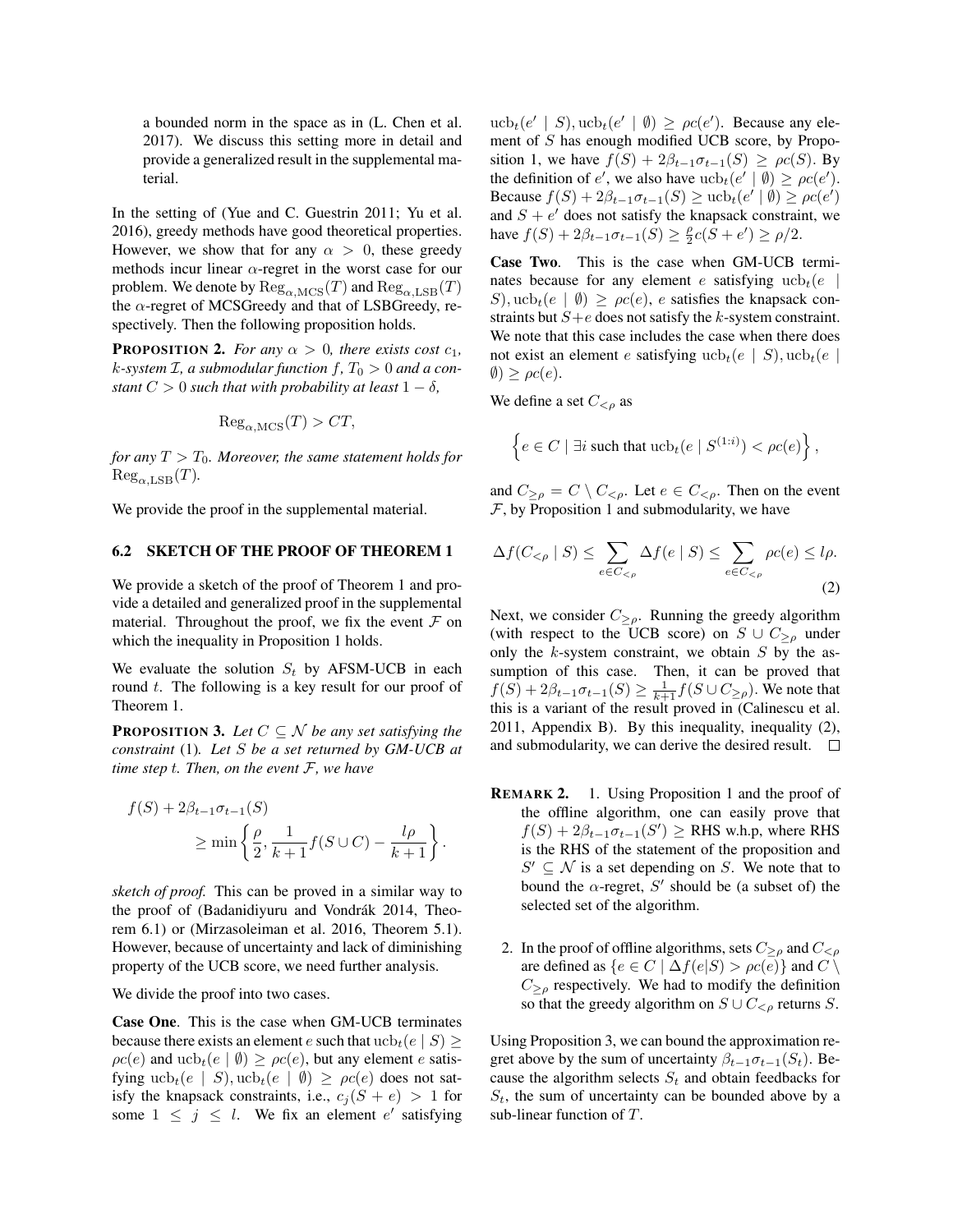

Figure 1: Cumulative average rewards on the synthetic news article recommendation dataset



Figure 2: Cumulative average rewards on the MovieLens dataset

# 7 EXPERIMENTAL ANALYSIS

In this section, we empirically evaluate our methods by a synthetic dataset that simulates an environment for news article recommendation and two real-world datasets (MovieLens100K (Grouplens 1998) and the Million Song Dataset (Bertin-Mahieux et al. 2011)).

We compare our proposed algorithm to the following baselines:

- RANDOM. In each round, this algorithm selects elements uniform randomly until no element satisfies the constraints.
- LSBGreedy. This was proposed in (Yue and C. Guestrin 2011) to solve the submodular bandit problem under a cardinality constraint. In the linear kernel case, SM-UCB (L. Chen et al. 2017) is equivalent to LSBGreedy.
- CGreedy. This is an algorithm for a submodular bandit problem under a knapsack constraint and was proposed in (Yu et al. 2016). They also proposed an algorithm called MCSGreedy. However because MCSGreedy is computationally expensive (in each round it calls functions  $f_1, \ldots, f_d$  for  $O(|\mathcal{N}|^3)$ times) and their experimental results show that both algorithms have a similar empirical performance, we do not add MCSGreedy to the baselines.

In Proposition 2, we showed that these greedy algorithms incur linear approximation regret in the worst case. However, even without theoretical guarantee, it is empirically known that a greedy algorithm achieve a good experimental performance. In this section, we demonstrate that our algorithm outperforms these greedy algorithms under various combinations of constraints. As a special case, such constraints include the case when there is a sufficiently large budget for knapsack constraints and the case when the k-system constraint is sufficiently mild. The greedy algorithms are algorithms for such cases. We also show that our proposed method performs no worse than the baselines even in these cases.

As in the preceding work (Yue and C. Guestrin 2011), we assume the score function  $f$  is a linear combination of known probabilistic coverage functions. We assume there exists a set of topics (or genres)  $\mathcal G$  with  $|\mathcal G|=d$ and for each item  $e \in \mathcal{N}$ , there is a feature vector  $x(e) := (P_g(e))_{g \in \mathcal{G}} \in \mathbb{R}^d$  that represents the information coverage on different genres. For each genre  $q$ , we define the probabilistic coverage function  $f<sub>g</sub>(S)$  by  $1 - \prod_{e \in S} (1 - P_g(e))$  and we assume  $f = \sum_i w_i f_i$ with unknown linear coefficients  $w_i$ . The vector  $w :=$  $[w_1, \ldots, w_d]$  represents user preference on genres. We assume that the noisy rewards  $y_t^{(i)}$  are sampled by  $y_t^{(i)} \sim$  $\text{Ber}\left(\Delta f(e_t^{(i)} \mid S_t^{(1:i-1)})\right)$ . Below, we define these feature vectors  $x(e)$ , w, and constraints explicitly. We note that in the experiments, we use an un-normalized knapsack constraint  $c(S) \leq b$ . In the following experiments, using 100 users (100 vectors  $w$ ), we compute cumulative average rewards for each algorithm. When taking the average, we repeated this experiment 10 times for each user.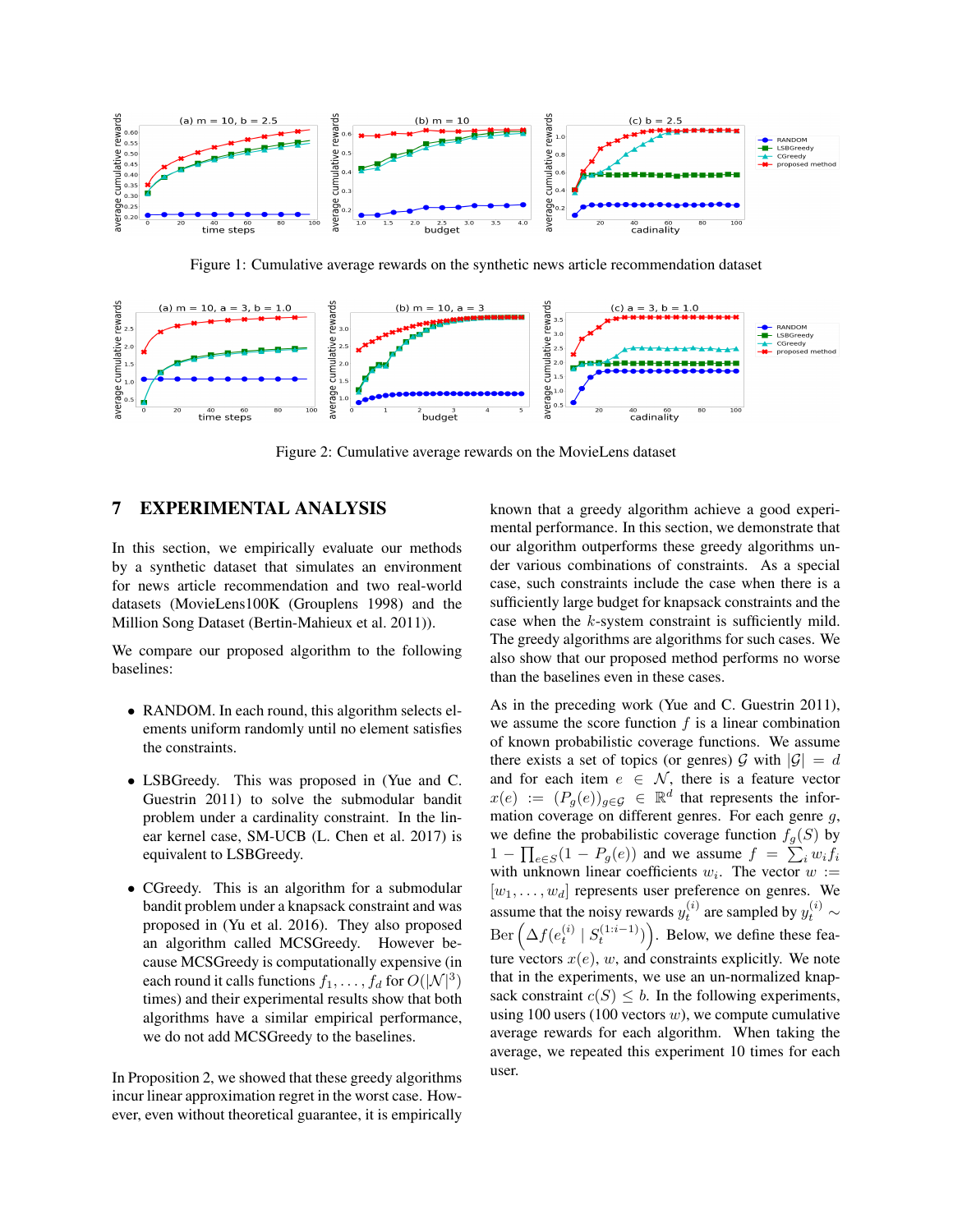

Figure 3: Cumulative average rewards on the Million Song Dataset

#### 7.1 NEWS ARTICLE RECOMMENDATION

In this synthetic dataset, we assume  $d = 15$  and  $|\mathcal{N}| =$ 1000. We define  $x(e)$  and costs for a knapsack constraint in a similar manner in (Yu et al. 2016). We sample each entry of  $x(e)$  from two types of uniform distributions. We assume that for each item  $e$ , the number of genres that have high information coverage is limited to two. More precisely, we randomly select two indices of  $x(e)$ and sample entries from  $U(0.5, 0.8)$  and sample other entries from  $U(0.0, 0.01)$ . We generate 100 user preference vectors w in a similar way to  $x(e)$ . We also sample the costs of items uniform randomly from  $U(0.0, 1.0)$ . In this dataset, we consider the intersection of a cardinality constraint and a knapsack constraint. The result is shown in Figure 1.

## 7.2 MOVIE RECOMMENDATION

We perform a similar experiment in (Mirzasoleiman et al. 2016) but with a semi-bandit feedback. In Movie-Lens100K, there are 943 users and 1682 movies. We take  $N$  as the set of 1682 movies in the dataset. There are  $d = 18$  genres in this dataset. First, we fill the ratings for all the user-item pairs using matrix factorization (Koren et al. 2009) and we normalized the ratings  $r$  so that  $r \in [0, 1]$ . For each movie  $e \in \mathcal{N}$ , we denote by  $r_e \in [0, 1]$  the mean of the ratings of the movie for all users. We define  $P(g \mid e) = r_e / |\mathcal{G}_e|$  if  $g \in \mathcal{G}_e$ , otherwise we define  $P(g \mid e) = 0$ . We normalize  $P(g \mid e)$  as previously mentioned, because if  $w_i = 1$  for all i, then we have  $P({e}) = r_e$ .

We define a similar knapsack, cardinality, and matroid constraints to those of (Mirzasoleiman et al. 2016). For  $e \in \mathcal{N}$ , the cost  $c(e)$  is defined as  $c(e) = F_{\text{Beta}(10,2)}(r_e)$ , where  $F_{\text{Beta}(10,2)}$  is the cumulative distribution function of the Beta(10, 2). For a budget  $b \in \mathbb{R}_{>0}$ , we consider a knapsack constraint  $c(S) \leq b$ . The beta distribution lets us differentiate the highly rated movies from those with lower ratings (Mirzasoleiman et al. 2016). We generate 100 user preference vectors  $w$  in a similar way to the news article recommendation example. In this dataset, we consider the following constraints on genres in addition to the knapsack  $c(S) \leq b$  and cardinality  $|S| \le m$  constraints, There are k genres in Movie-Lens100K, where  $k = d = 18$ . For each genre g, we fix a non-negative integer  $a$  and consider the constraint  $|\{e \in S \mid e \text{ has genre } g\}| \leq a \text{ for } S \subseteq \mathcal{N}$ . This can be regarded as a partition matroid constraint. Therefore, the intersection of the constraints for all genres is a  $k$ -system constraint. One can prove that the intersection of this k-system constraint and a cardinality constraint is also a  $k$ -system constraint. The results are displayed in Figure 2 in the case of the matroid limit  $a = 3$ .

#### 7.3 MUSIC RECOMMENDATION

From the Million Song Dataset, we select 1000 most popular songs and 30 most popular genres. Thus, we have  $|\mathcal{N}| = 1000$  and  $d = 30$ . For active 100 users, we compute  $P_q(e)$  and user preference vector w in almost the same way as  $\overline{w}(e, g)$  and  $\theta^*$  in (Hiranandani et al. 2019) respectively. They assume that a user likes a song  $e$  if the user listened to the song at least five times, however, we assume that a user likes the song if the user listened to the song at least two times. We consider the intersection of a cardinality and a knapsack constraint  $c(S) \leq b$ . We define a cost c for the knapsack constraint by the length (in seconds) of the song in the dataset. The costs represent the length of time spent by users before they decide to listen to the song and we assume that it is proportional to the length of the song <sup>4</sup>. The results are displayed in Figure 3. We do not show the performance of RANDOM in the figure since it achieves only very low rewards.

#### 7.4 RESULTS

In Figures 1a, 2a, 3a, we plot the cumulative average rewards for each algorithm up to time step  $T = 100$ . In Figures 1b, 2b, and, 3b (resp. 1c, 2c, and, 3c), we show the cumulative average rewards at the final round by changing the budget  $b$  (resp. by changing the cardinality limit  $m$ ) and fixing the cardinality limit  $m$  (resp. fixing

<sup>&</sup>lt;sup>4</sup>We can also assume that users listen to the song and give feedbacks later.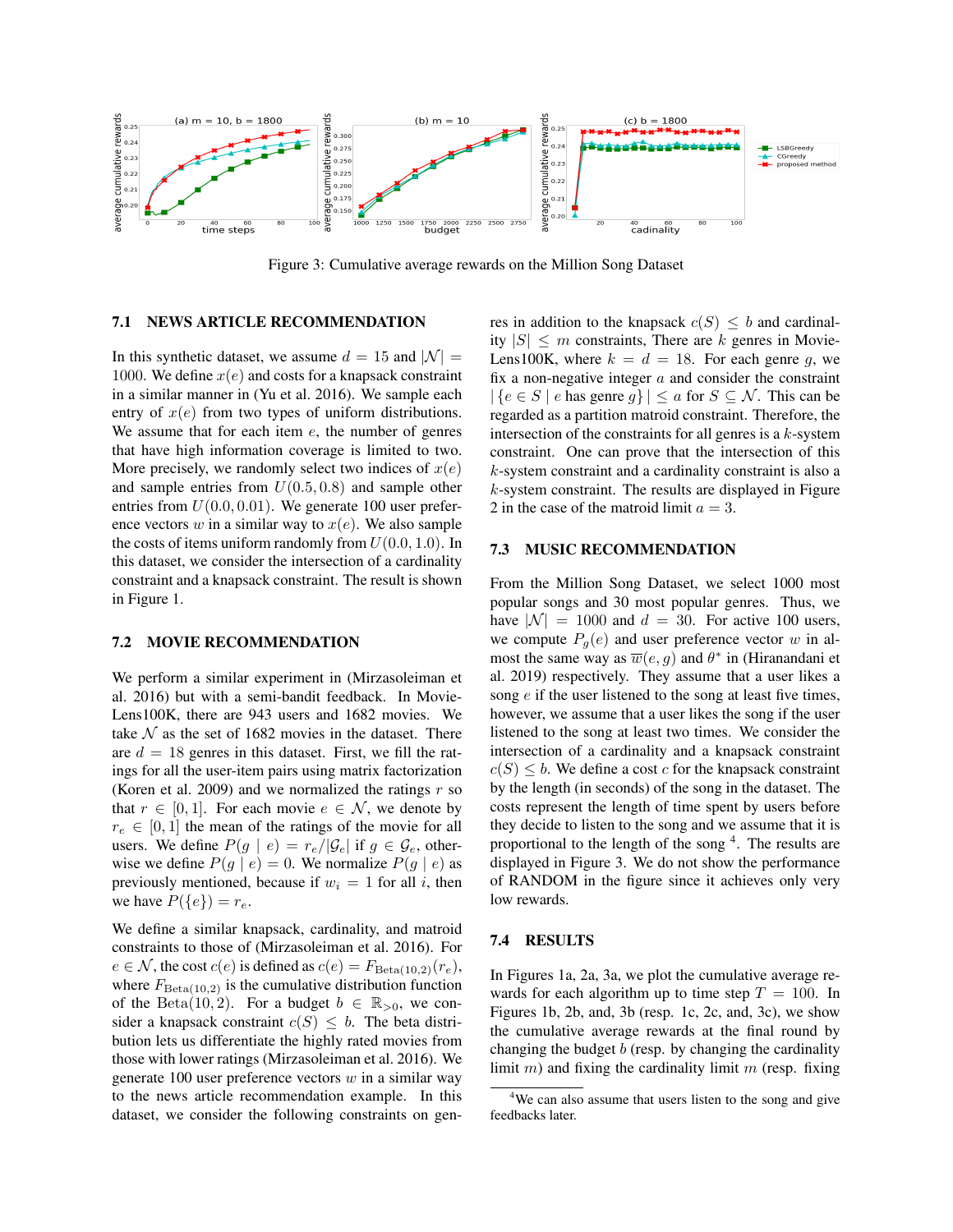the budget b). These results shows that overall our proposed method outperforms the baselines. We note that Figure 3 shows different tendency as compared to other datasets since popular items in the Million Song Dataset have high information coverage for multiple genres and about 47 % of the items have low information coverage (less than 0.01) for all genres. Figures 1b, 2b, and 3b also show the results for the case when the budget is sufficiently large. This is the case when LSBGreedy performs well and our experimental results show that even in this case, our method have comparable performance to greedy algorithms. Moreover, Figures 1c, 2c, and 3c also show the results in the case when the cardinality constraints are sufficiently mild. In this case, CGreedy performs well since the constraints are almost same as a knapsack constraint. The experimental results show that our method tends to have better performance than that of CGreedy even in this case.

## 8 CONCLUSIONS

In this study, motivated by diversified retrieval considering cost of items, we introduced the submodular bandit problem under the intersection of a k-system and knapsack constraints. Then, we proposed a non-greedy algorithm to solve the problem and provide a strong theoretical guarantee. We demonstrated our proposed method outperforms the greedy baselines using synthetic and two real-world datasets.

A possible generalization of this work is a generalization to the full bandit setting. In this setting, a leaner observes only a value  $f(S_t) + \epsilon$  in each round. Since it needs much work to derive a theoretical guarantee, we leave this setting for future work.

### APPENDIX

In this appendix, we generalize the reward model considered in the main article to the kernelized setting as in (L. Chen et al. 2017). We also provide parameters used in the experiments.

# 9 PROBLEM FORMULATION UNDER A GENERALIZED REWARD MODEL

In this appendix, we consider the same reward model as in (L. Chen et al. 2017), but subject to the intersection of knapsacks and  $k$ -system constraint as in the main article. SM-UCB (L. Chen et al. 2017) is based on CGP-UCB (Krause and Ong 2011) or GP-UCB (Srinivas et al. 2010). However, recently, (Chowdhury and Gopalan 2017) improved the assumption and the regret analysis of GP-UCB (Srinivas et al. 2010). We follow setting of (Chowdhury and Gopalan 2017).

Let  $\Phi$  be a compact subset of some Euclidean space, which represents the space of contexts. We consider the following sequential decision making process for times steps  $t = 1, \ldots, T$ .

- 1. The algorithm observes context  $\phi_t \in \Phi$  and selects a list  $S_t = \left\{e_t^{(1)}, \ldots, e_t^{(m_t)}\right\} \subseteq \mathcal{N}$  satisfying the constraints.
- 2. The algorithm receives noisy rewards  $y_t^{(1)}, \ldots, y_t^{(m_t)}$  as follows:

$$
y_t^{(i)} = \Delta f_{\phi_t} \left( e_t^{(i)} \mid S_t^{(1:i-1)} \right) + \varepsilon_t^{(i)},
$$

for  $i = 1, \ldots, m_t$ . Here  $f_{\phi_t}$  is a non-negative, monotone submodular function unknown to the algorithm,  $S_t^{(1:i-1)} = \left\{ e_t^{(1)}, \ldots, e_t^{(i-1)} \right\}$  and  $\varepsilon_t^{(i)}$  is a noise.

Here, we regard  $\phi_t$ ,  $S_t^{(1:i-1)}$ ,  $e_t^{(i-1)}$  and  $\varepsilon_t^{(i)}$  as random variables.

### 9.1 ASSUMPTIONS REGARDING THE SCORE **FUNCTION**  $f_{\phi}$

The linear model considered in the main article can be generalized to an infinite dimensional case (L. Chen et al. 2017). We let  $D := \Phi \times 2^{\mathcal{N}} \times \mathcal{N}$  and define  $\chi : D \to \mathbb{R}$ by  $\chi((\phi, S, e)) = \Delta f_{\phi}(e \mid S)$ . We assume that there exists an RKHS (reproducing kernel Hilbert space)  $H$  on D with a positive semi-definite kernel  $\kappa$  and  $\chi$  belongs to H and the norm  $|\chi|_{\mathcal{H}}$  is bounded by  $B > 0$ . We also assume that  $\kappa(x, x) \leq 1$  for any  $x \in D$ . If  $\kappa(x, x) \leq c$ , assume that  $\kappa(x, x) \le 1$  for any  $x \in D$ . If  $\kappa(x, x)$ <br>then our  $\alpha$ -regret would increase by a factor of  $\sqrt{c}$ .

### 9.2 ASSUMPTIONS REGARDING NOISE STOCHASTIC PROCESS

As for noises, we consider the same assumption as in the main article.

## 10 DEFINITION OF UCB SCORES

In this section, following (L. Chen et al. 2017; Chowdhury and Gopalan 2017), we generalize UCB scores defined in the main article.

We let  $x_t^{(i)} = (\phi_t, S_t^{(1:i-1)}, e_t^{(i)}) \in D$  and  $\mathbf{x}_{(1:t)} =$  $(x_1^{(1)},...,x_1^{(m_1)},...,x_t^{(1)},...x_t^{(m_t)}) \in D^M$ , where  $M = \sum_{s=1}^{t} m_s$ . We also define  $y_{(1:t)} \in \mathbb{R}^M$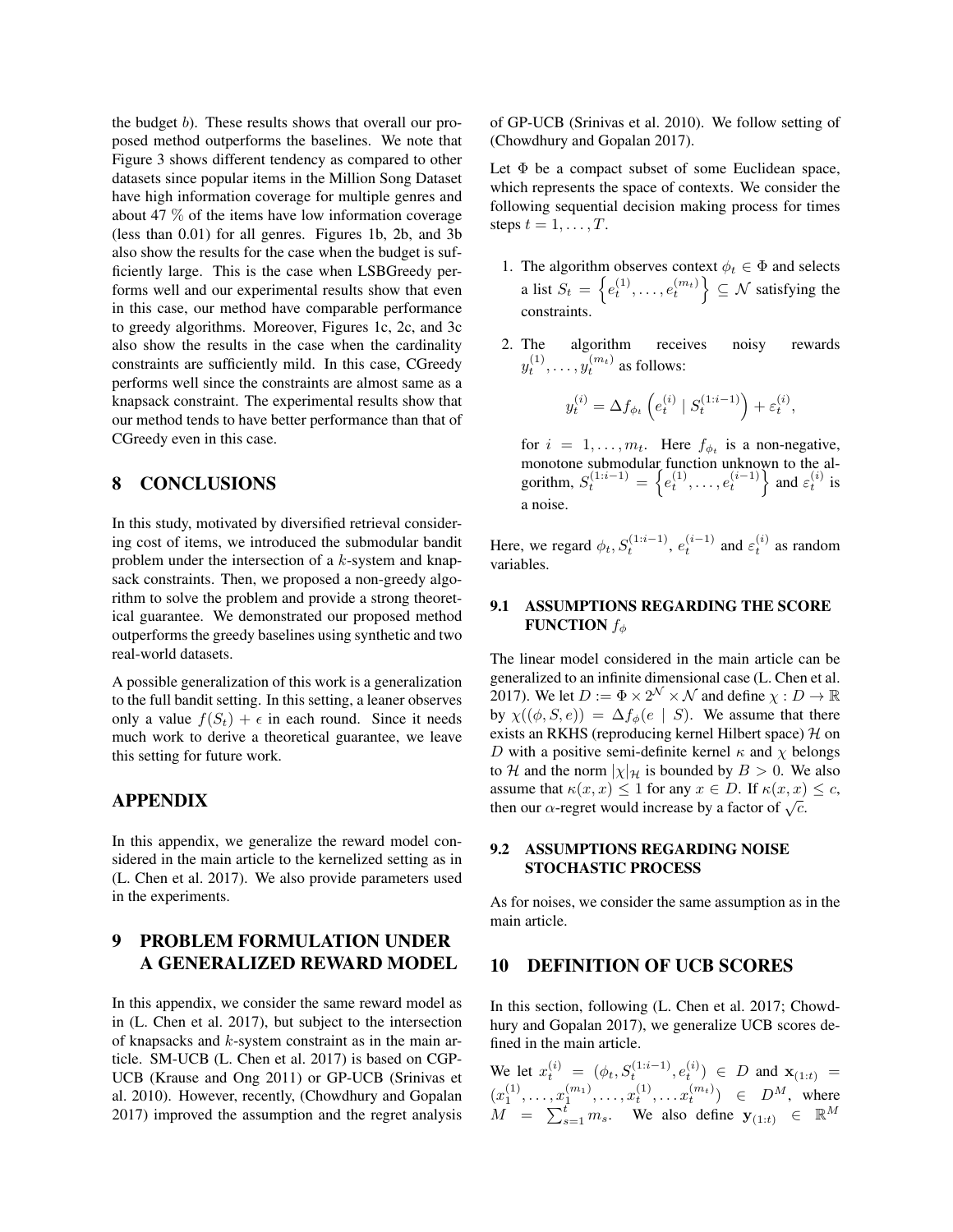as  $(y_1^{(1)}, \ldots, y_1^{(m_1)}, \ldots, y_t^{(1)}, \ldots, y_t^{(m_t)})$ . For a sequence  $\xi = (\xi_1, \ldots, \xi_s) \in D^s$ , we define  $K(\xi) = (\kappa(\xi_i, \xi_j))_{1 \leq i, j \leq s} \in \mathbb{R}^{s \times s}$  and  $\kappa(\xi, x) =$  $[\kappa(\xi_1, x), \ldots, \kappa(\xi_s, x)]^T \in \mathbb{R}^s$ . We also let  $\kappa_t(x) =$  $\kappa(\mathbf{x}_{(1:t)},x) \in \mathbb{R}^M$  and  $K_t = K(\mathbf{x}_{(1:t)}) \in \mathbb{R}^{M \times M}$ . Then, we define  $\mu_t(x) \in \mathbb{R}$  and  $\sigma_t^2(x) \in \mathbb{R}_{>0}$  as follows:

$$
\mu_t(x) = \kappa_t(x)^{\mathrm{T}} (K_t + \lambda I)^{-1} \mathbf{y}_{1:t},
$$
  
\n
$$
\kappa_t(x, x') = \kappa(x, x') - \kappa_t(x)^{\mathrm{T}} (K_t + \lambda I)^{-1} \kappa_t(x'),
$$
  
\n
$$
\sigma_t^2(x) = \kappa_t(x, x).
$$

Here,  $\lambda \in \mathbb{R}_{>0}$  is a parameter of the model. If  $x =$  $(\phi, S, e)$ , we also write  $\mu_t(e | \phi, S) = \mu_t(x)$  and  $\sigma_t(e |$  $\phi$ ,  $S$ ) =  $\sigma_t(x)$ .

We define a UCB score of the marginal gain by

$$
\text{ucb}_{t}(e \mid \phi, S) = \mu_{t-1}(e \mid \phi, S) + \beta_{t-1}\sigma_{t-1}(e \mid \phi, S),
$$

and a modified UCB score by  $ucb_t(e \mid \phi, S)/c(e)$ . Here,  $\beta_t$  is defined as  $B + R\sqrt{2(\gamma_{M_t} + 1 + \ln(1/\delta))}$ and  $M_t = \sum_{s=1}^t m_s$ . Here  $\gamma_s$  is the maximum information gain (Srinivas et al. 2010; Chowdhury and Gopalan  $2017$ ) after observing s rewards. We refer to (Chowdhury and Gopalan 2017) for the definition.

The following proposition is a generalization of Proposition 1 and is a direct consequence of (the proof of) (Chowdhury and Gopalan 2017, Theorem 2).

**PROPOSITION 4.** *We assume there exists*  $m \in \mathbb{Z}_{\geq 1}$  *such that*  $m_t \leq m$  *for all*  $1 \leq t \leq T$ *. We also assume that*  $1 < \lambda \leq 1 + 2/(mT)$ . Then, with probability at least  $1 - \delta$ , the following inequality holds:

$$
|\mu_{t-1}(e | \phi, S) - \Delta f_{\phi}(e | S)| \leq \beta_{t-1} \sigma_{t-1}(e | \phi, S),
$$

*for any*  $t, \phi, S$ *, and e.* 

# 11 STATEMENT OF THE MAIN THEOREM

With generalized UCB scores, we consider the same algorithm in the main article. Then, we provide a statement for the generalized version of Theorem 1.

THEOREM 2. *Let the notation and assumptions be as previously mentioned. We also assume that*  $1 < \lambda \leq$  $1 + 2/(mT)$ *. We let*  $\alpha = \frac{1}{(1+\varepsilon)(k+2l+1)}$ *, and define*  $\alpha$ *regret as*

$$
\operatorname{Reg}_{\alpha}(T) = \sum_{t=1}^{T} \alpha f_{\phi_t}(OPT_t) - f_{\phi_t}(S_t),
$$

*where*  $OPT_t$  *is a feasible optimal solution at round t. Then, with probability at least*  $1 - \delta$ *, the proposed algorithm achieves the following* α*-regret bound:*

$$
Reg_{\alpha}(T) \leq 8\beta_T \sqrt{(mT+2)\gamma_{mT}}.
$$

*In particular, with at least probability*  $1 - \delta$ *, the*  $\alpha$ -regret  $\text{Reg}_{\alpha}(T)$  *is given as* 

$$
O\left(B\sqrt{T'\gamma_{T'}}+R\sqrt{T'\gamma_{T'}(\gamma_{T'}+1+\ln(1/\delta))}\right),\,
$$

where  $T' = mT$ .

- **REMARK 3.** 1. The maximum information gain  $\gamma_T$  is  $O(d \ln T)$  and  $O((\ln T)^{d+1})$  if the kernel is a ddimensional linear and Squared Exponential kernel, respectively (Srinivas et al. 2010). They also showed that a similar result for the Matern kernel. Thus, if the kernel is a  $d$ -dimensional kernel, up to a polylogarithmic factor, we obtain Theorem 1 in the main article as a corollary.
	- 2. In the main article, we assume that the norm of vector  $[\Delta f_i(e \mid S)]_{i=1}^d$  is bounded above by A. Moreover, the factor A appears in the regret bound in Theorem 1. However, since we normalize the kernel so that  $\kappa(x, x) \leq 1$ , a factor corresponding to A does not appear in Theorem 2.

# 12 PROOF OF THE MAIN THEOREM

Throughout the proof, we assume that assumptions of Proposition 4 hold and fix the event  $F$  on which the inequality in Proposition 4 holds.

#### 12.1 GREEDY ALGORITHM UNDER A k-SYSTEM CONSTRAINT

In this subsection, we fix time step t and context  $\phi$  and consider the greedy algorithm under only k-system constraint as shown in Algorithm 3. Here, we drop  $\phi$  from notation. We denote by  $(\mathcal{N}, \mathcal{I})$  the k-system.

 $S = \emptyset$ while *True* do  $\mathcal{N}' = \{e \in \mathcal{N} \mid S + e \in \mathcal{I}\}\$ if  $\mathcal{N}' \neq \emptyset$  then  $e = \operatorname{argmax}_{e \in \mathcal{N}'} \operatorname{ucb}_t(e \mid \phi, S)$ Add e to S else break end end Return S

#### Algorithm 3: GREEDY UCB

PROPOSITION 5. *Let* S *be a set returned by Algorithm 3. Then for any feasible set* C*, on the event* F*, the following inequality holds:*

$$
f(S) + \frac{2k\beta_{t-1}}{k+1}\sigma_{t-1}(S) \ge \frac{1}{k+1}f(S \cup C).
$$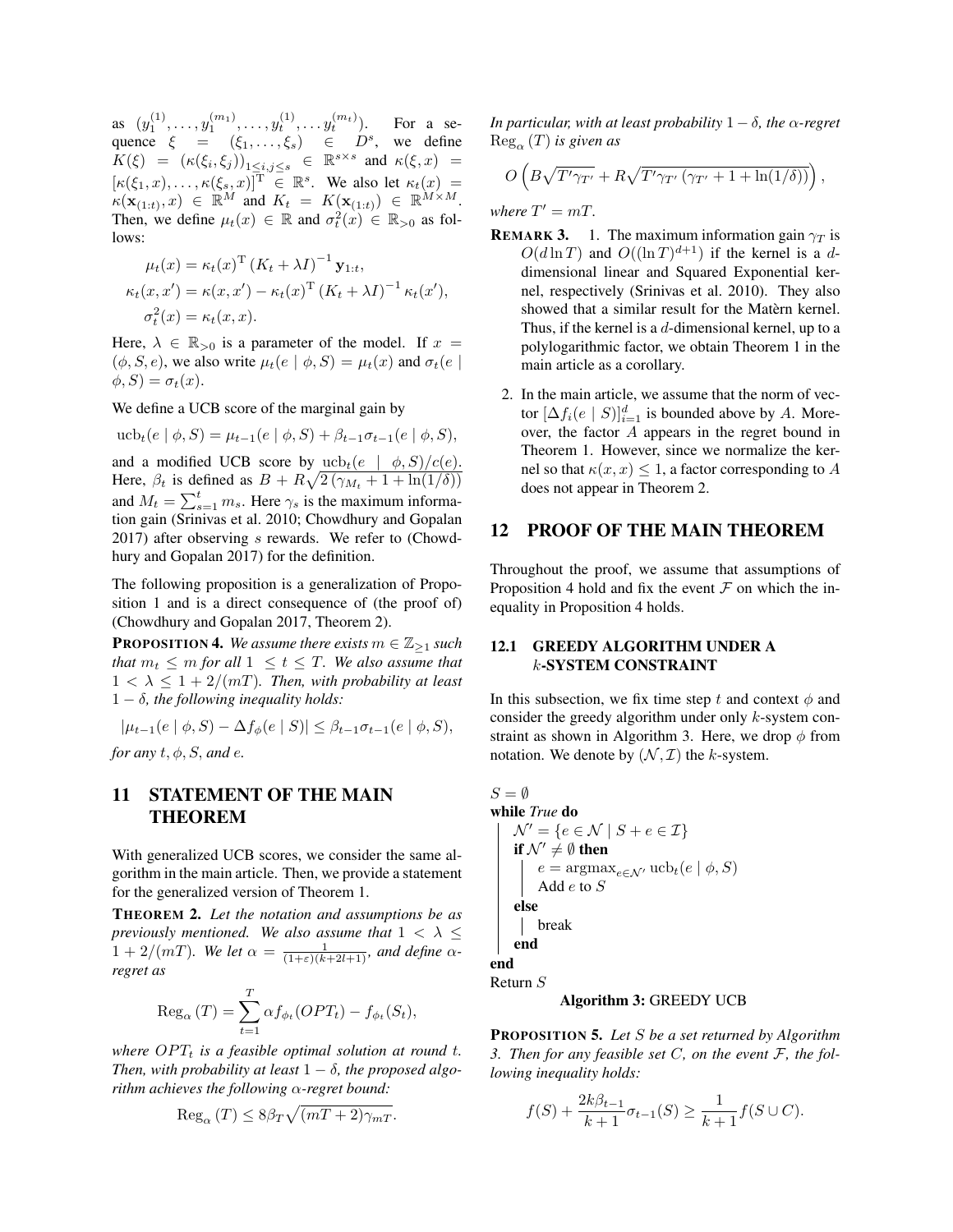*Proof.* This can be proved in a similar way to the proof in (Calinescu et al. 2011, Appendix B). We note the proof given in Appendix B works even if we replace the optimal solution O by any feasible set C. We write  $S =$  $\{e_1, \ldots, e_m\}$ , where  $e_1, \ldots, e_m$  are added by Algorithm 3 with this order. We construct a partition  $C_1, \ldots, C_m$  of C in the same way to the construction of  $O_i$  in (Calinescu et al. 2011). Then  $|C_i| \leq k$  for any i and  $S^{(1:i-1)} + e$  is feasible for any  $e \in C_i$ . By the choice of the greedy algorithm and Proposition 4, with probability at least  $1-\delta$ , we have

$$
\Delta f(e \mid S^{(1:i-1)})
$$
\n
$$
\leq \mu_{t-1}(e \mid S^{(1:i-1)}) + \beta_{t-1}\sigma_{t-1}(e \mid S^{(1:i-1)})
$$
\n
$$
\leq \mu_{t-1}(e_i \mid S^{(1:i-1)}) + \beta_{t-1}\sigma_{t-1}(e_i \mid S^{(1:i-1)})
$$
\n
$$
\leq \Delta f(e_i \mid S^{(1:i-1)}) + 2\beta_{t-1}\sigma_{t-1}(e_i \mid S^{(1:i-1)}),
$$

for any i and any  $e \in C_i$ . Here we use Proposition 4 in the first and third inequality. The second inequality follows from the choice of the greedy algorithm and the fact that  $S^{(1:i-1)} + e$  is feasible. Noting that  $|C_i| \leq k$ and taking the sum of both sides for  $e \in C_i$ , we have

$$
k\left(\Delta f(e_i \mid S^{(1:i-1)}) + 2\beta_{t-1}\sigma_{t-1}(e_i \mid S^{(1:i-1)})\right)
$$
  
\n
$$
\geq \sum_{e \in C_i} \Delta f(e \mid S^{(1:i-1)})
$$
  
\n
$$
\geq \Delta f(C_i \mid S^{(1:i-1)}) \geq \Delta f(C_i \mid S).
$$

Here for subsets  $A, B \in \mathcal{N}$ , we define  $\Delta f(A \mid B) =$  $f(A \cup B) - f(B)$  and in the second and third inequality, we use the submodularity. By taking the sum of both sides, we have

$$
k\left(f(S) - f(\emptyset) + 2\beta_{t-1} \sum_{i=1}^{m} \sigma_{t-1}(e_i \mid S^{(1:i-1)})\right)
$$
  
\n
$$
\geq \sum_{i=1}^{m} \Delta f(C_i \mid S) \geq \Delta f(C \mid S) = f(C \cup S) - f(S).
$$

Here the second inequality follows from submodularity of  $f$ . Thus by non-negativity of  $f$ , we have our assertion.  $\Box$ 

### 12.2 SOLUTIONS OF AFSM-UCB AT EACH ROUND

In this subsection, we assume that assumptions of Theorem 2 are satisfied. The objective in this subsection is to provide a lower bound of the score of the set returned by AFSM-UCB at each round. In this subsection, we also fix time step  $t$ .

In the next proposition, we consider sets returned by GM-UCB.

**PROPOSITION 6.** Let  $C \subseteq \mathcal{N}$  be any set satisfying *knapsack and* k*-system constraints. Let* S *be a set returned by GM-UCB. Then with probability at least*  $1-\delta$ *, we have*

$$
f(S) + 2\beta_{t-1}\sigma_{t-1}(S)
$$
  
\n
$$
\geq \min\left\{\frac{\rho}{2}, \frac{1}{k+1}f(S \cup C) - \frac{l\rho}{k+1}\right\}.
$$

*Proof.* This can be proved in a similar way to the proof of (Badanidiyuru and Vondrák 2014, Theorem 6.1) or (Mirzasoleiman et al. 2016, Theorem 5.1). However, because of uncertainty due to semi-bandit feedback, we need further analysis. We divide the proof into two cases.

Case One. This is the case when GM-UCB terminates because there exists an element e such that  $ucb_t(e)$  $S \ge \rho c(e)$  and  $ucb_t(e | \emptyset) \ge \rho c(e)$ , but any element e satisfying  $ucb_t(e | S)$ ,  $ucb_t(e | \emptyset) \ge \rho c(e)$  does not satisfy the knapsack constraints, i.e.,  $c_j (S + e) > 1$ for some  $1 \leq j \leq l$ . We fix an element e' satisfying  $ucb_t(e' | S)$ ,  $ucb_t(e' | \emptyset) \ge \rho c(e')$ . We write  $S = \{e_1, \ldots, e_m\}$ . Then by assumption, for any i, we have  $ucb_t(e_i \mid S^{(1:i-1)}) \ge \rho c(e_i)$ . By Proposition 4, on the event F, we have  $\Delta f(e_i \mid S^{(1:i-1)}) + 2\beta_{t-1}\sigma_{t-1}(e_i \mid$  $S^{(1:i-1)} \ge \rho c(e_i)$  for any t, i. By summing the both sides, we obtain

$$
f(S) + 2\beta_{t-1}\sigma_{t-1}(S) \ge \rho c(S).
$$

On the event  $F$ , we also have

$$
f(S) + 2\beta_{t-1}\sigma_{t-1}(S) \ge
$$
  
 
$$
\operatorname{ucb}_t(e_1 \mid \emptyset) \ge \operatorname{ucb}_t(e' \mid \emptyset) \ge \rho c(e').
$$

Therefore, we have

$$
f(S) + 2\beta_{t-1}\sigma_{t-1}(S) \ge
$$
  

$$
\rho \max \{c(S), c(e')\} \ge \frac{\rho}{2} (c(S) + c(e'))
$$
  

$$
= \frac{\rho}{2} \sum_{j} (c_j(S) + c_j(e')) \ge \frac{\rho}{2}.
$$

Here the last inequality holds because  $S + e'$  does not satisfy the knapsack constraints.

Case Two. This is the case when GM-UCB terminates because for any element e satisfying  $ucb_t(e)$ S), ucb<sub>t</sub>(e  $|\emptyset\rangle \ge \rho c(e)$ , e satisfies knapsack constraints but  $S + e$  does not satisfies the k-system constraint. We note that this case includes the case when there does not exist an element e satisfying  $ucb_t(e | S)$ ,  $ucb_t(e | \emptyset)$  $\rho c(e)$ .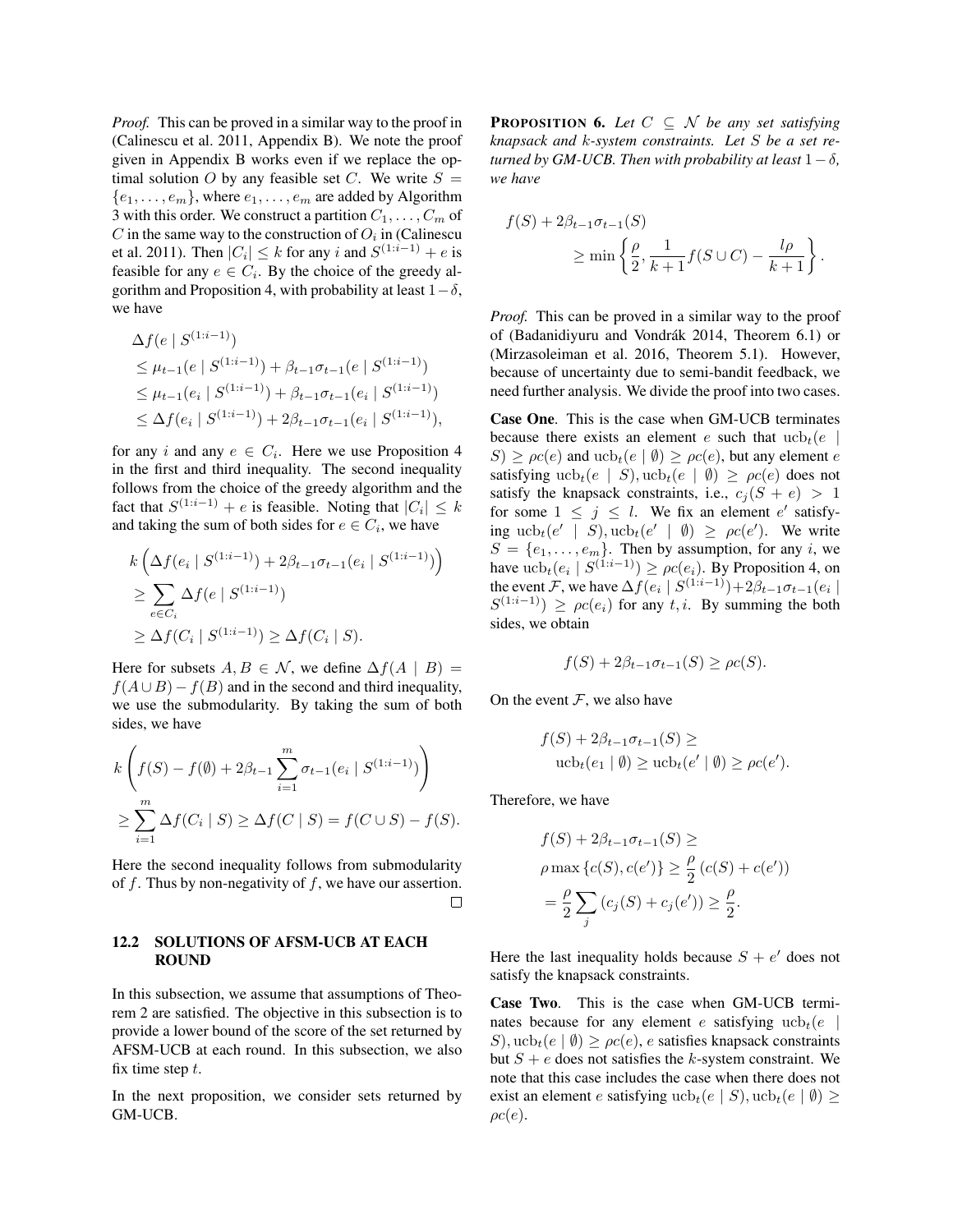We divide C into two sets  $C_{\leq \rho}$  and  $C_{\geq \rho}$ , that is, we define

$$
C_{\leq \rho} = \left\{ e \in C \mid \exists i \text{ such that } ucb_t(e \mid S^{(1:i)}) < \rho c(e) \right\},\
$$

$$
C_{\geq \rho} = C \setminus C_{\leq \rho}
$$

$$
= \left\{ e \in C \mid \forall i \quad ucb_t(e \mid S^{(1:i)}) \geq \rho c(e) \right\}.
$$

Let  $e \in C_{\leq \rho}$ . Then on the event F, we have  $\Delta f(e)$  $S)$  ≤ Δ $f(e | S<sup>(1:i)</sup>)$  ≤ ucb<sub>t</sub>(e | S<sup>(1:i)</sup>) < ρc(e) for some *i*. Here the first inequality follows from submodularity and the second inequality follows from Proposition 4. Therefore, the following inequality holds:

$$
\Delta f(C_{\leq \rho} \mid S) \leq \sum_{e \in C_{\leq \rho}} \Delta f(e \mid S) \leq \sum_{e \in C_{\leq \rho}} \rho c(e) \leq l\rho.
$$
\n(3)

Here the first inequality follows from the submodularity of  $f$  and the second inequality follows from the fact that  $C_{\leq \rho}$  is a feasible set.

Next, we consider  $C_{\geq \rho}$ . We run Algorithm 3 on S ∪  $C_{\geq 0}$ . By assumption of this case, Algorithm 3 returns S. Proposition 5 implies that  $f(S) + 2\beta_{t-1}\sigma_{t-1}(S) \ge$  $\frac{1}{k+1} f(S \cup C_{\geq \rho})$ . Rewriting, we have

$$
\Delta f(C_{\geq \rho} \mid S) \leq kf(S) + 2(k+1)\beta_{t-1}\sigma_{t-1}(S).
$$

By this, equation (2), and submodularity of  $f$ , we have

$$
\Delta f(C \mid S) \leq \Delta f(C_{\leq \rho} \mid S) + \Delta f(C_{\geq \rho} \mid S)
$$
  

$$
\leq l\rho + kf(S) + 2(k+1)\beta_{t-1}\sigma_{t-1}(S).
$$

Noting that  $\Delta f(C \mid S) = f(C \cup S) - f(S)$ , we have

$$
f(S) + 2\beta_{t-1}\sigma_{t-1}(S) \ge \frac{1}{k+1}f(S \cup C) - \frac{l\rho}{k+1}.
$$

 $\Box$ 

This completes the proof.

The following is a key lemma for the proof of our main Theorem.

**LEMMA 1.** Let  $\alpha = \frac{1}{(1+\varepsilon)(k+2l+1)}$ . Let S be the set *returned by AFSM-UCB and OPT the optimal feasible set. Then on the event* F*,* S *satisfies the following:*

$$
f(S) + 4\beta_{t-1}\sigma_{t-1}(S) \geq \alpha f(OPT).
$$

*Proof.* By monotonicity and assumption, we have  $\nu \leq$  $\max_{e \in \mathcal{N}} f(\{e\}) \leq f(OPT)$ . Here, we note that by assumptions any singleton  $\{e\}$  for  $e \in \mathcal{N}$  is a feasible set. By submodularity of f and the assumption of  $\nu'$ , we have

$$
f(OPT) \le \sum_{e \in OPT} f(\{e\}) \le |OPT|\nu' \le |\mathcal{N}|\nu'.
$$

We put  $r = \frac{2}{k+2l+1}$  and  $r_{OPT} = rf(OPT)$ . By bounds of  $f(OPT)$  above, there exists  $\rho$  in the while loop in AFSM-UCB such that  $(1 + \varepsilon)^{-1} r_{OPT} \le \rho \le r_{OPT}$ . We denote such a  $\rho$  by  $\rho^*$ . Moreover, if  $\rho = r_{OPT}$ , then we have  $\rho/2 = \frac{1}{k+1} f(OPT) - \frac{l\rho}{k+1}$ . By Proposition 6, on the event  $F$ , we have

$$
\mu_{t-1}(S_{\rho^*}) + 3\beta_{t-1}\sigma_{t-1}(S_{\rho^*})
$$
  
\n
$$
\geq f(S_{\rho^*}) + 2\beta_{t-1}\sigma_{t-1}(S_{\rho^*})
$$
  
\n
$$
\geq \frac{r_{OPT}}{2(1+\varepsilon)} = \alpha f(OPT).
$$

Here we denote by  $S_{\rho}$  the returned set of GM-UCB with threshold  $\rho$ . Because AFSM-UCB returns a set with the largest UCB score in  $\{S_{\rho}\}_\rho$ , we have our assertion.  $\Box$ 

REMARK 4. Suppose that the cardinality of any feasible solution is bounded by  $m \in \mathbb{Z}_{>0}$ . Then, by the proof of Lemma 1, we see that in AFSM-UCB, the condition in the while loop  $\rho \leq r\nu'|\mathcal{N}|$  can be replaced to  $\rho \leq r\nu'm$ . We obtain the same theoretical guarantee for this modified algorithm. Following FANTOM (Mirzasoleiman et al. 2016), we use the condition  $\rho \leq r\nu'|\mathcal{N}|$ .

#### 12.3 PROOF OF THE MAIN THEOREM

In this subsection, first, we introduce a lemma which is a modification of (Chowdhury and Gopalan 2017, Lemma 4) and prove the main Theorem.

**LEMMA 2.** Let  $S_t$  be the set selected by AFSM-UCB at *time step t. We assume that*  $1 < \lambda \leq 1 + 2/(mT)$ *. Then, almost surely, we have*

$$
\sum_{t=1}^{T} \sigma_{t-1}(S_t | \phi_t) \le 2\sqrt{(mT+2)\gamma_{mT}}.
$$

*Proof.* Let  $x_t^{(i)} = (\phi_t, S_t^{(1:i-1)}, e_t^{(i)})$  for  $1 \le t \le$  $T, 1 \leq i \leq m_t$ . By replacing  $x_1, \ldots, x_T$  in (the proof of) Lemma 3, 4 (Chowdhury and Gopalan 2017), by the sequence  $\left\{x_t^{(i)}\right\}$ one can prove that the LHS of the statement is bounded by  $2\sqrt{(U+2)\gamma_U}$ . Here  $U = \sum_{t=1}^{T} m_t$ . Noting that the information gain  $A \mapsto I(y_A; f_A)$  is monotone (Krause and C. E. Guestrin 2005), the maximum information gain  $t \mapsto \gamma_t$  is nondecreasing. Because  $U \leq mT$ , we have our assertion.  $\Box$ 

*Proof of the main Theorem.* Because  $t \mapsto \beta_t$  is nondecreasing and by Lemma 1, we see that the  $\alpha$ -regret is bounded by  $4\beta_T \sum_{t=1}^T \sigma(S_t \mid \phi)$  with probability at least  $1-\delta$ . Then the assertion of the main result follows from Lemma 2. We also note that the second statement in the main article follows from the proof of (Srinivas et al. 2010, Theorem 8). $\Box$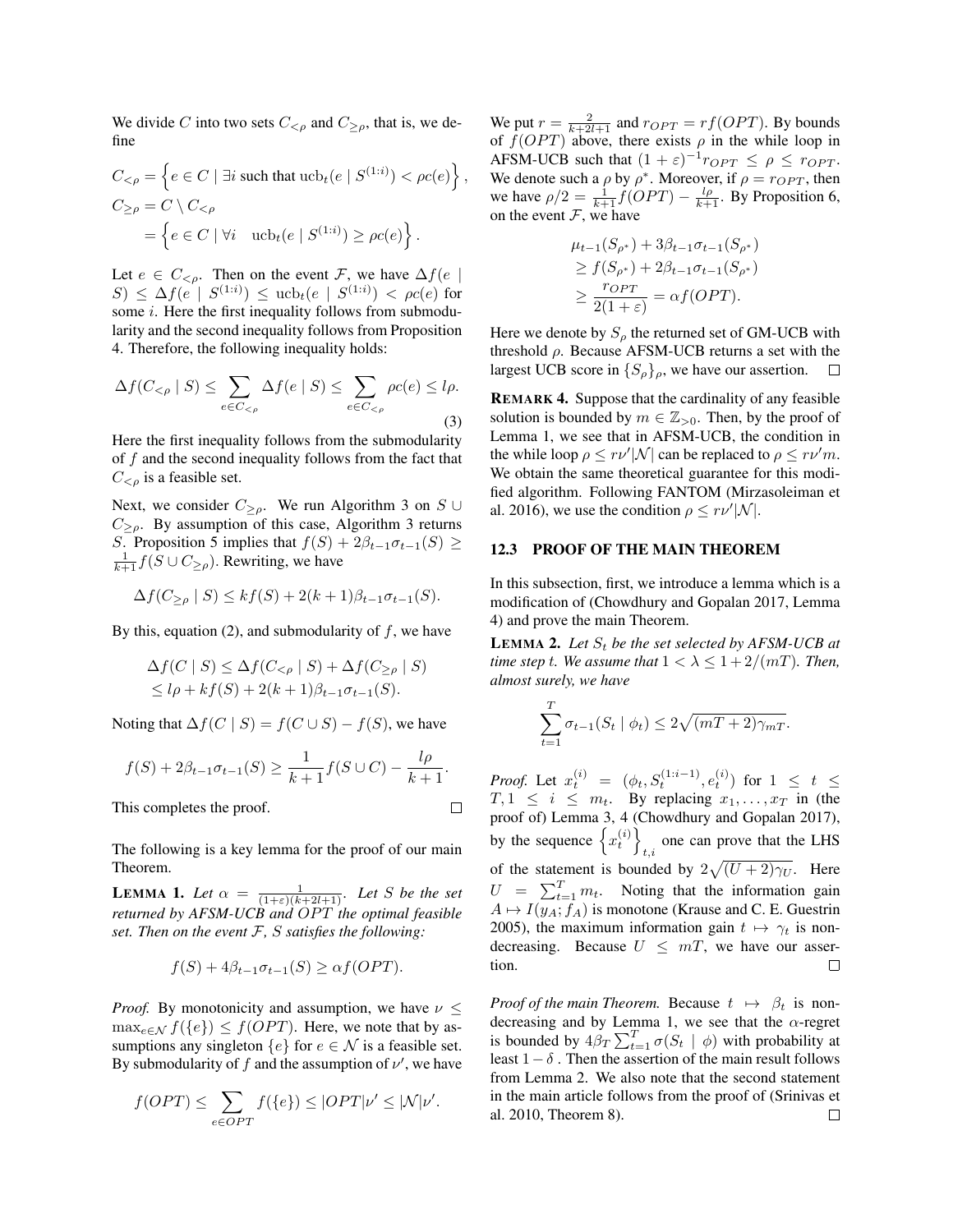REMARK 5. We consider only stationary constraints for simplicity, i.e., the constraints (1) do not depend on time step t. However, it is clear from the proof that only  $k$  and l should be stationary and we can consider non-stationary constraints.

## 13 PROOF OF PROPOSITION 2

In this section, we prove that MCSGreedy (Yu et al. 2016) and LSBGreedy (Yue and C. Guestrin 2011) perform arbitrary poorly in some situations. We denote by  $\text{Reg}_{\alpha,\text{MCS}}(T)$  and  $\text{Reg}_{\alpha,\text{LSB}}(T)$  the  $\alpha$ -regret of MCS-Greedy and LSBGreedy respectively.

**PROPOSITION 7.** *For any*  $\alpha > 0$ *, there exists cost c,*  $k$ -system  $\mathcal{I}$ , a submodular function  $f$ ,  $T_0 > 0$  and a con*stant*  $C > 0$  *such that with probability at least*  $1 - \delta$ *,* 

$$
Reg_{\alpha, \text{MCS}}(T) > CT,
$$

*for any*  $T > T_0$ *. Moreover, the same statement holds for*  $\text{Reg}_{\alpha,\text{LSB}}(T)$ .

*Proof.* We prove the statement only for MCSGreedy. We skip the proof for LSBGreedy because it is similar and simpler. We take a  $k$ -system constraint as the cardinality constraint  $|S| \leq m$ , where we choose m later. We consider N as the disjoint union of  $\mathcal{N}_1$  and  $\mathcal{N}_2$ , where  $|\mathcal{N}_1| = |\mathcal{N}_2| = m$ . We define cost  $c : \mathcal{N} \to \mathbb{R}$  as

$$
c(e) = \begin{cases} \frac{1}{m} & \text{if } e \in \mathcal{N}_1, \\ \frac{1}{m^2} & \text{if } e \in \mathcal{N}_2. \end{cases}
$$

For each  $e \in \mathcal{N}$ , we define  $v_e$  as follows:

$$
v(e) = \begin{cases} \frac{1}{m} & \text{if } e \in \mathcal{N}_1, \\ \frac{1+\epsilon}{m^2} & \text{if } e \in \mathcal{N}_2. \end{cases}
$$

Here  $\epsilon$  is a small positive number. We assume that the objective function  $f: 2^{\mathcal{N}} \to \mathbb{R}$  is a modular function, i.e,  $f(A) = \sum_{e \in A} v(e)$  for  $A \subseteq \mathcal{N}$ . For  $e \in \mathcal{N}$ , we define a function  $\chi_e : 2^{\mathcal{N}} \to \mathbb{R}$  as

$$
\chi_e(A) = \begin{cases} 1 & \text{if } e \in A, \\ 0 & \text{otherwise} \end{cases}
$$

Then we have  $f(A) = \sum_{e \in \mathcal{N}} v(e) \chi_e(A)$ . Therefore, this is the linear kernel case. Moreover, because feature vectors  $[\chi_e(e'|A)]_{e \in \mathcal{N}}$ , for  $e' \notin A$  are orthogonal, this case can be reduced to the MAB setting. Therefore, we can use the UCB in Lemma 6 (Abbasi-Yadkori et al. 2011).

Denote by  $S_t$  the set selected by MCSGreedy and by *OPT* the optimal solution. Because  $c(e) \leq 1/m$  for all  $e \in \mathcal{N}$ , we have  $|S_t| = m$ . It is easy to see that  $OPT = \mathcal{N}_1$ . Therefore we have  $f(OPT) = 1$ .

We take sufficiently large  $m$  so that

$$
\frac{(m-3)(1+\epsilon)}{m^2} + \frac{3}{m} < \alpha.
$$

For  $e \in \mathcal{N}$  and  $1 \leq t \leq T$ , we denote by  $N_{e,t}$  the number of times e is selected in time steps  $\tau = 1, \ldots, t$ . Then by Lemma 6 (Abbasi-Yadkori et al. 2011), UCB of  $v(e)$  for  $e \in \mathcal{N}$  is given as  $\mu_{e,t} + \sigma_{e,t}$  where  $\mu_{e,t}$  is the mean of feedbacks for  $v(e)$  and  $\sigma_{e,t}$  is given as follows:

$$
\sigma_{e,t} = \sqrt{\frac{1 + N_{e,t}}{N_{e,t}^2} \left(1 + 2 \ln \left(d(1 + N_{e,t})^{1/2} / \delta\right)\right)},
$$

where  $d = 2m$ . We note that at each round MCSGreedy selects elements with the largest modified UCB ( $\mu_{e,t}$  +  $(\sigma_{e,t})/c(e)$  except the first three elements. Suppose that the modified UCB of an element in  $\mathcal{N}_1$  is greater than that of an element in  $\mathcal{N}_2$ , that is,

$$
m(\mu_{e_1,t} + \sigma_{e_1,t}) > m^2(\mu_{e_2,t} + \sigma_{e_2,t}).
$$

By Lemma 6 (Abbasi-Yadkori et al. 2011), we have with probability at least  $1 - \delta$ ,

$$
m(v(e_1) + 2\sigma_{e_1,t})
$$
  
\n
$$
\geq m(\mu_{e_1,t} + \sigma_{e_1,t})
$$
  
\n
$$
> m^2(\mu_{e_2,t} + \sigma_{e_2,t}) \geq m^2v(e_2).
$$

Thus we have

$$
2m\sigma_{e_1,t} > \epsilon.
$$

Therefore, there exists  $N(\delta, \epsilon, m) \in \mathbb{Z}_{>0}$  such that

$$
N_{e_1,t} < N(\delta, \epsilon, m).
$$

We assume that  $T$  is sufficiently large compared to  $N(\delta, \epsilon, m)$ . We see that MCSGreedy selects at least  $(m-3)T - mN(\delta, \epsilon, m)$  elements from  $\mathcal{N}_2$ . Thus with probability at least  $1 - \delta$ , we have

$$
\sum_{t=1}^{T} f(S_t) \le ((m-3)T - mN(\delta, \epsilon, m)) \frac{1+\epsilon}{m^2} + (3T + mN(\delta, \epsilon, m)) \frac{1}{m}.
$$

Because

$$
\alpha \sum_{t=1}^{T} f(OPT) = \alpha T,
$$

we have our assertion.

 $\Box$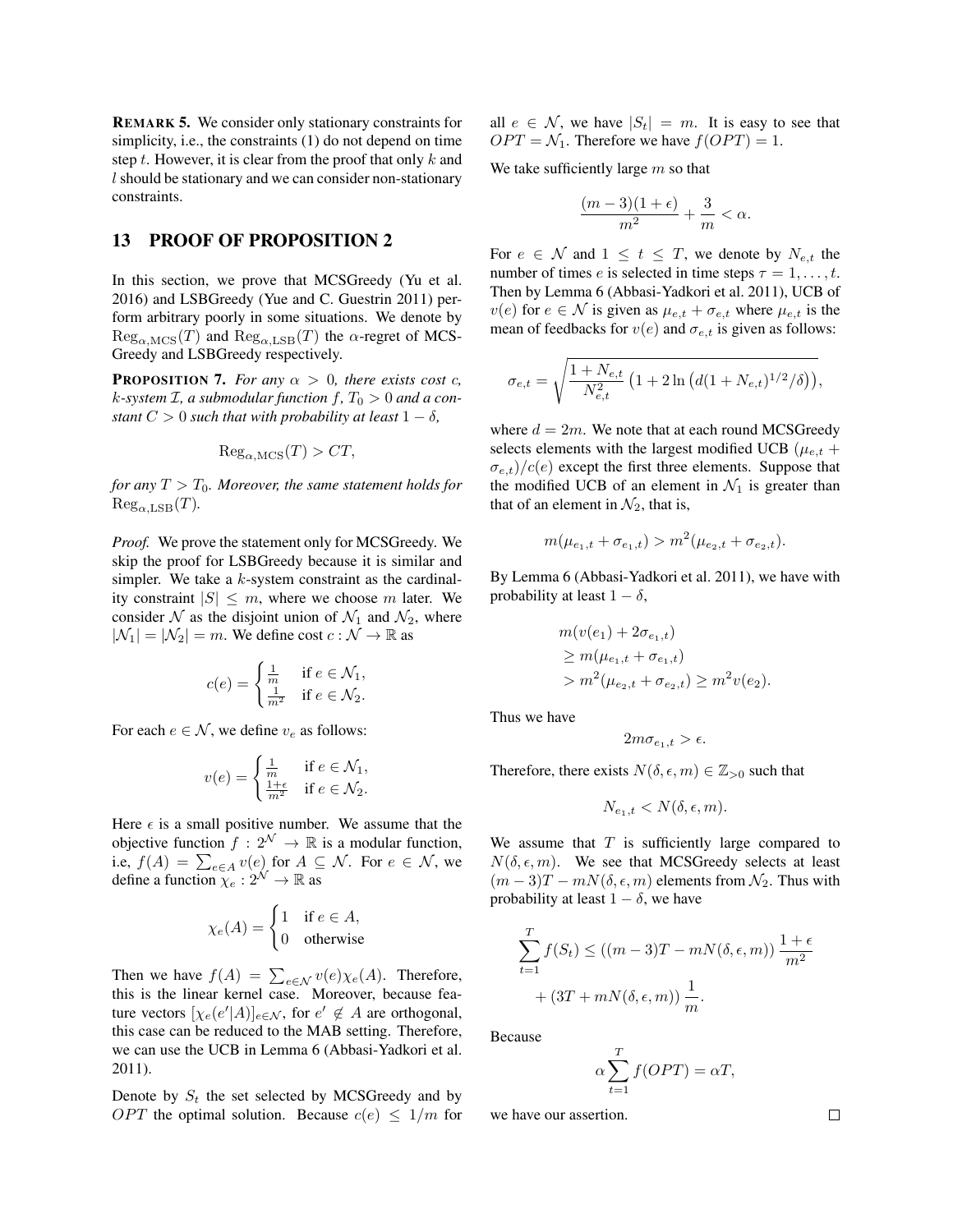# 14 PARAMETERS IN THE EXPERIMENTS

Because this is the linear kernel case, by Theorem 5 (Srinivas et al. 2010), we have  $\gamma_t = O(k \ln t)$ . Thus we modify the definition of  $\beta_t$  as  $\beta_t = B +$  $R_1\sqrt{R_2k\ln m_t+1+\ln(1/\delta)}$ , where  $B, R_1$ , and  $R_2$ parameters. For all datasets, we take  $\nu = 0.01$  and  $\nu' = 1.0$ . We take  $\varepsilon = 0.3$ ,  $\varepsilon = 1.0$ , and  $\varepsilon = 0.1$  for the news article recommendation dataset, MovieLens100k, and the Million Song Dataset respectively. We tune other parameters by using different users. Explicitly, we take  $\beta = 0.01, R_1 = 0.1, R_2 = 1.0, \lambda = 0.1$  for the news article recommendation example,  $\beta = 0.01, R_1 =$  $0.1, R_2 = 1.0, \lambda = 1.0$  for MovieLens100k, and  $\beta =$  $0.01, R_1 = 0.01, R_2 = 1.0, \lambda = 3.0$  for the Million Song Dataset.

#### References

- Abbasi-Yadkori, Yasin, Dávid Pál, and Csaba Szepesvári (2011). "Improved algorithms for linear stochastic bandits". In: *Advances in Neural Information Processing Systems*, pp. 2312–2320.
- El-Arini, Khalid et al. (2009). "Turning down the noise in the blogosphere". In: *ACM SIGKDD International Conference on Knowledge Discovery and Data Mining*. ACM, pp. 289–298.
- Badanidiyuru, Ashwinkumar, Baharan Mirzasoleiman, et al. (2014). "Streaming submodular maximization: Massive data summarization on the fly". In: *ACM SIGKDD International Conference on Knowledge Discovery and Data Mining*, pp. 671–680.
- Badanidiyuru, Ashwinkumar and Jan Vondrák (2014). "Fast algorithms for maximizing submodular functions". In: *ACM-SIAM Symposium on Discrete Algorithms*. Society for Industrial and Applied Mathematics, pp. 1497–1514.
- Bertin-Mahieux, Thierry et al. (2011). "The Million Song Dataset". In: *International Conference on Music Information Retrieval (ISMIR 2011)*.
- Calinescu, Gruia et al. (2011). "Maximizing a monotone submodular function subject to a matroid constraint". In: *SIAM Journal on Computing* 40.6, pp. 1740–1766.
- Chekuri, Chandra, Jan Vondrak, and Rico Zenklusen (2010). "Dependent randomized rounding via exchange properties of combinatorial structures". In: *2010 IEEE 51st Annual Symposium on Foundations of Computer Science*. IEEE, pp. 575–584.
- Chekuri, Chandra, Jan Vondrák, and Rico Zenklusen (2014). "Submodular function maximization via the multilinear relaxation and contention resolution schemes". In: *SIAM Journal on Computing* 43.6, pp. 1831–1879.
- Chen, Lin, Andreas Krause, and Amin Karbasi (2017). "Interactive submodular bandit". In: *Advances in Neural Information Processing Systems*, pp. 141–152.
- Chen, Wei, Yajun Wang, and Yang Yuan (2013). "Combinatorial multi-armed bandit: General framework and applications". In: *International Conference on Machine Learning*, pp. 151–159.
- Chowdhury, Sayak Ray and Aditya Gopalan (2017). "On kernelized multi-armed bandits". In: *International Conference on Machine Learning*. supplementary material, pp. 844–853.
- Craswell, Nick et al. (2008). "An experimental comparison of click position-bias models". In: *International Conference on Web Search and Data Mining*. ACM, pp. 87–94.
- Grouplens (1998). "MovieLens100k dataset". In: URL: https : / / grouplens . org / datasets / movielens/100k/.
- Gupta, Anupam et al. (2010). "Constrained nonmonotone submodular maximization: Offline and secretary algorithms". In: *International Workshop on Internet and Network Economics*. Springer, pp. 246– 257.
- Hiranandani, Gaurush et al. (2019). "Cascading linear submodular bandits: Accounting for position bias and diversity in online learning to rank". In: *Uncertainty in Artificial Intelligence*.
- Koren, Yehuda, Robert Bell, and Chris Volinsky (2009). "Matrix factorization techniques for recommender systems". In: *Computer* 8, pp. 30–37.
- Krause, Andreas and Daniel Golovin (2014). *Submodular function maximization.* In Tractability: Practical Approaches to Hard Problems, Cambridge University Press.
- Krause, Andreas and Carlos E Guestrin (2005). "Nearoptimal nonmyopic value of information in graphical models". In: *Uncertainty in Artificial Intelligence*.
- Krause, Andreas and Cheng S Ong (2011). "Contextual gaussian process bandit optimization". In: *Advances in Neural Information Processing Systems*, pp. 2447– 2455.
- Lattimore, Tor and Csaba Szepesvári (2019). *Bandit algorithms*. Cambridge University Press, Forthcoming. URL: https : / / tor - lattimore . com / downloads/book/book.pdf.
- Li, Wenxin and Ness Shroff (2020). *Efficient algorithms and lower bound for submodular maximization*. arXiv preprint, arXiv:1804.08178v3.
- Lin, Hui and Jeff Bilmes (2011). "A class of submodular functions for document summarization". In: *Association for Computational Linguistics: Human Language Technologies-Volume 1*. Association for Computational Linguistics, pp. 510–520.